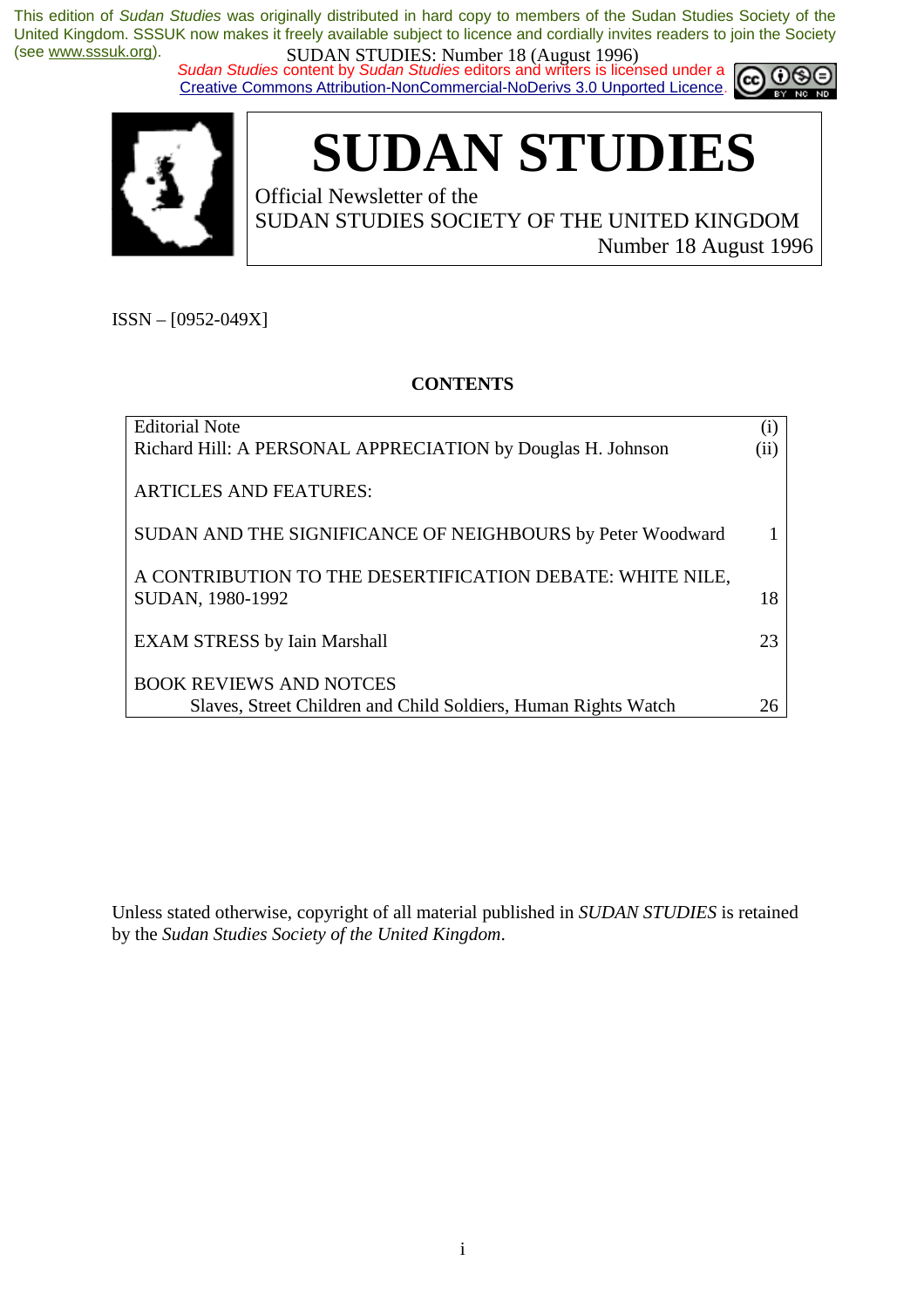*Sudan Studies* content by *Sudan Studies* editors and writers is licensed under a Creative Commons Attribution-NonCommercial-NoDerivs 3.0 Unported Licence.



## **EDITORIAL NOTE**

March 1996 was marked by two events of significance for those with a strong interest in the Sudan. On the 17th, at a ceremony in Rome, the great Bishop Daniele Comboni was beatified. Comboni (1831-1881) worked as a missionary in the Sudan and died in Khartoum, where he was buried. To mark the occasion of his beatification and in his honour, the Comboni Missionaries have issued a bibliography of the printed material concerning the Sudan which can be found in the library of the Curia Generalizia, Rome. This bibliography, compiled by Massimo Zaccaria, will be reviewed in a future number of *Sudan Studies*.

Four days after Comboni's beatification, Richard Hill died at Oxford, aged 95. I'm sure this gentleman and scholar would have seen the sweet irony of this timing, and having prepared and published his own bibliography some 57 years earlier, would have enjoyed perusing this latest addition to the bibliographical literature. Many members will have read the obituaries in *The Times*, *The Independent* and elsewhere, and this issue of *Sudan Studies* opens with a personal appreciation of Richard Hill by Douglas H. Johnson.

Please note the Editor's address, to which all correspondence relating to *Sudan Studies* should be sent:

Paul Wilson 4 Kingsland Court 26 Kennedy Road Shrewsbury SY3 7AB

Telephone and fax numbers are Shrewsbury (01743) 352575 and (01743) 354699 respectively. During office hours I may also be reached on (01743) 718367.

Correspondence relating to all other Society business should be addressed to:

SSSUK Honorary Secretary Simon Bush P.O. Box 3916, London NW8 8EW

Paul Wilson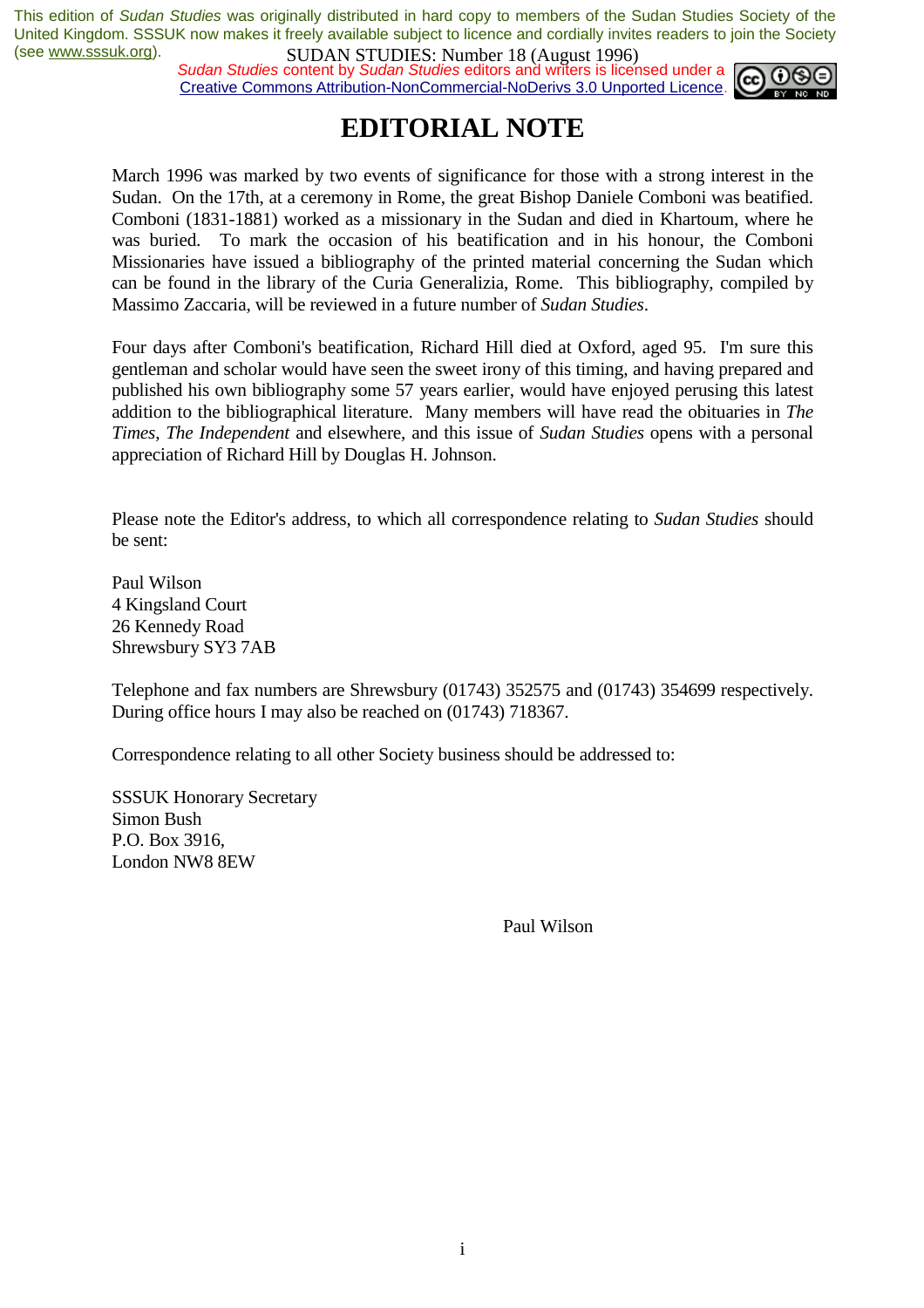**SUDAN STUDIES.** Number 10 (August 1220)<br>Sudan Studies content by Sudan Studies editors and writers is licensed under a Creative Commons Attribution-NonCommercial-NoDerivs 3.0 Unported Licence.



## **RICHARD HILL: A PERSONAL APPRECIATION**

A few years ago, just before he turned ninety, I attempted to persuade Richard Hill to agree to issuing a second edition of his Egypt in the Sudan. Knowing that he would be reluctant I canvassed the opinion of a number of international scholars, all of whom agreed to the need of a reprint, and many of whom were enthusiastic in their endorsement. I presented Richard with these testimonials and suggested that only the minimum of updating would be necessary, preferably in the form of a new biographical essay discussing the main publications on the Turkiyya since 1959 in Turkish, Arabic and various European languages. As Richard himself had contributed significantly to this literature I assured him that it was a task he could do easily, and better than anyone else. He looked at me with genuine bewilderment. 'But I haven't read any Turkish', he protested, 'for at least-two years!'

This was typical of Richard. He was genuinely modest about the exceedingly high standards of scholarship he set and achieved. He did not consider himself a professional scholar (that was only his. second career), and he held those who were in greater respect than they always deserved. Yet he brought scholarly interests and skills to his work in the Sudan from the very beginning, and few professional scholars acquired his range of languages or his knowledge of so wide a variety of archives. He learnt Osmanali Turkish from the chief Armenian merchant in Khartoum, in evening classes at 'Old Vanian's' shop, reading by the light of a pressure lamp manuscripts spread out among the refrigerators and electrical appliances. As an employee of the Sudan Railways he could travel cheaply along Europe's railroads; thus visiting many distant archives to track down obscure manuscripts before the World War divided Europe in two and inhibited such wide-ranging international research.

Richard's respect for the knowledge of others and the courtesy with which he conducted his professional relations won him many genuine friends throughout the world, and a letter of introduction from Richard was invariably warmly received. I learned this on a visit to Cairo on my way to the Sudan within a few months of my first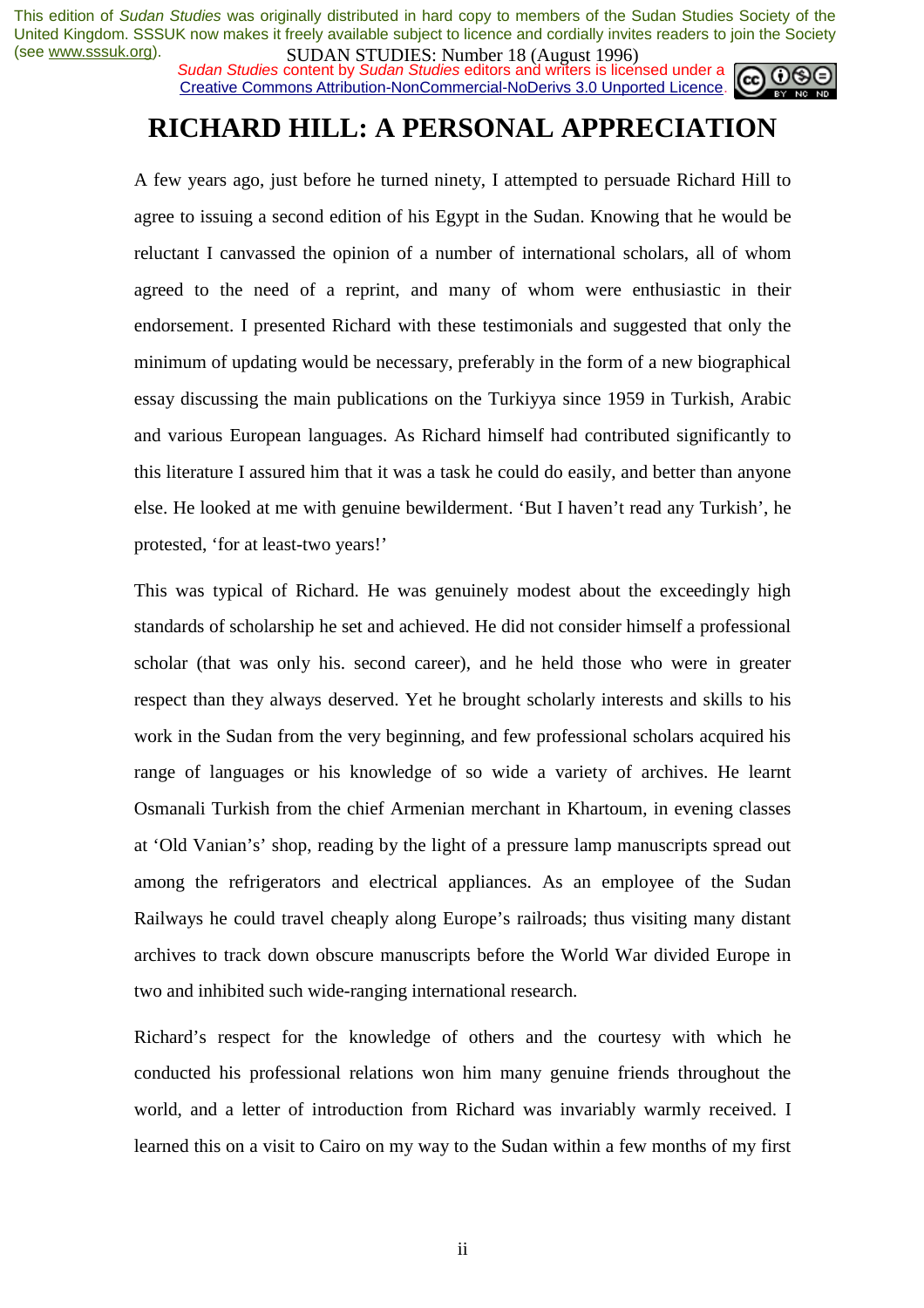**SUDAN STUDES**, **NUTTER 10 (August 1770)**<br>Sudan Studies content by *Sudan Studies* editors and writers is licensed under a Creative Commons Attribution-NonCommercial-NoDerivs 3.0 Unported Licence.



meeting Richard in Oxford, and I responded in kind years later when Gerard Prunier showed up at my gate in Juba, to all appearances just another international hitch-hiker, but bearing Richard's greetings. Over his long and active life Richard had the virtue of continuing to make new friends among younger researchers. We all of us depended on him for guidance and information, conscious that as far as the 19th century history of the Sudan was concerned many of us were building on aspects of Richard's work, but none of us had attempted to cover his range of sources.

In many respects Richard was irreplaceable, but that was not how he saw himself. When finally turning down my well-intentioned invitation to resurrect a book he had completed over thirty years earlier Richard disclaimed any lasting value to his own contribution. 'It is pretty well common experience that every political regime tends to vilify its immediate predecessor and, after a sufficient period, to admit that its predecessor was not devilish after all, but simply a step in human development', he explained. 'The *Turkiyya* was a case in point The first edition of *Egypt in the Sudan*  was primarily an attempt to exhibit the regime in working order with emphasis on government structure-what else could you expect of an author who was a civil servant and, but for God's decision, might well have been a *kashif?'* Recommending that Anders BjØrkelo be urged to write a completely new and broader study of the Turkiyya he added, as an afterthought, 'English-speaking readers would almost certainly prefer a slightly Vikingized English prose to the horrors of Thames Valley Sludge, our local linguistic malformation'.

What he may not have fully realised is that his linguistic style is one of the attractions of his books. His language is precise, restrained and invariably sharp. Sitting at the back of a lecture theatre during the international Sudan conference at Durham, listening to a long and repetitive argument between two Sudanese academics, he leaned over to me and remarked, in some exasperation, 'They don't know how to compress'. This was the one writer's sin that he could rarely overlook. Richard's own publications were marvels of compression, and he maintained this quality right through his working life. At his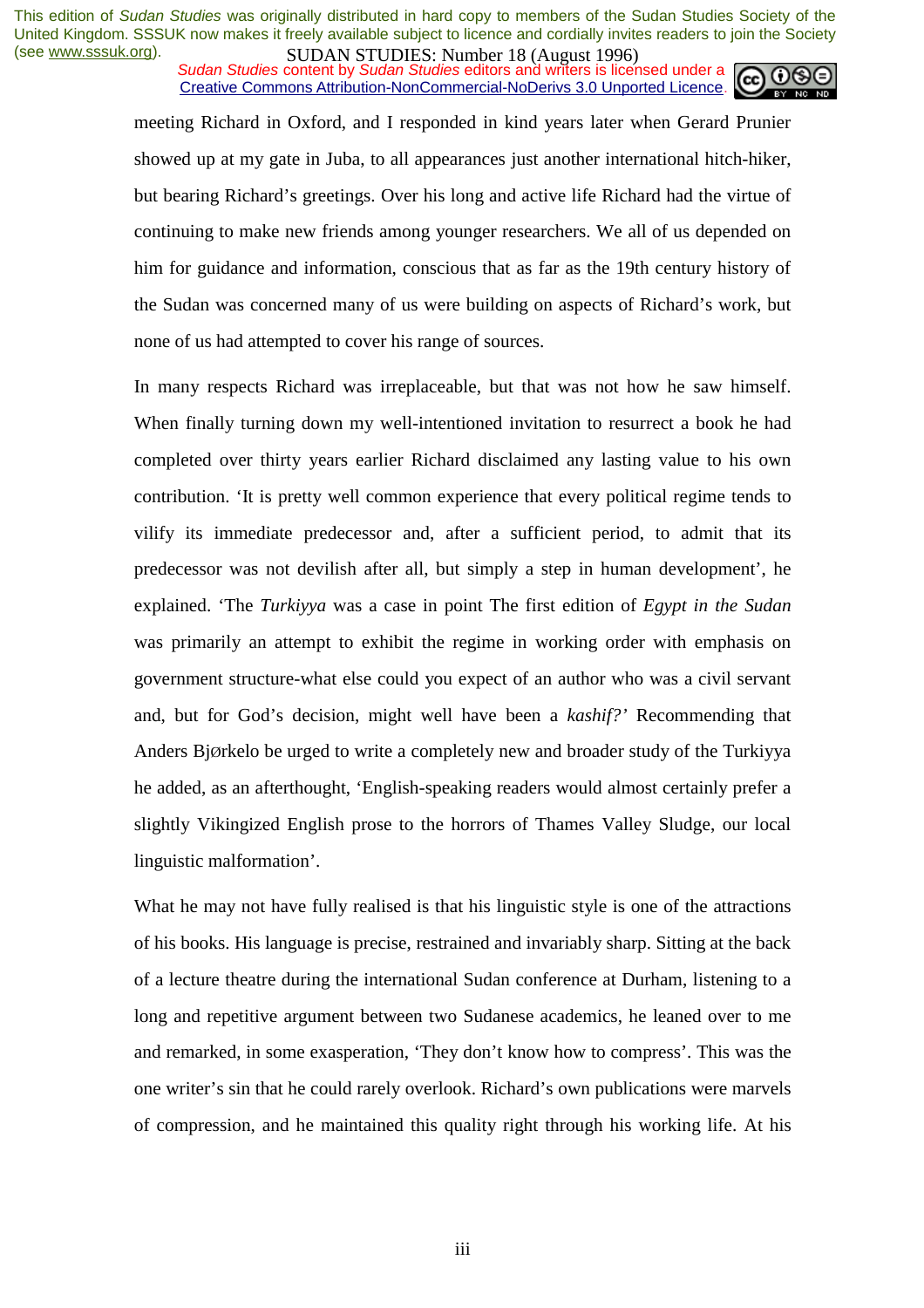**SUDAN STUDES**, **NUTTER 10 (August 1770)**<br>Sudan Studies content by *Sudan Studies* editors and writers is licensed under a Creative Commons Attribution-NonCommercial-NoDerivs 3.0 Unported Licence.



ninetieth birthday celebrations there were many speeches of appreciation, but the best speech, for its wit, humour and clarity, was Richard's own reply.

It was a great satisfaction to Richard and his friends that he lived to complete and see the publication of his final book, on the Sudanese in Mexico. It is a disappointment to my wife and me that he did not live to see the forthcoming publication of the Haklyut Society's *Juan Maria Schuver's Travels in North East Africa,* a manuscript which he much enjoyed in its earlier stages when he gave us useful advice, and which is dedicated to him. He appreciated the compliment, but thought the honour unmerited. We received the proofs shortly after he died and decided to leave the dedication as we originally wrote it and showed to him- dedicated to him personally, not to his memory. His intellectual presence is still very much alive, and our memories of him are very fond indeed.

Douglas H. Johnson

St Antony's College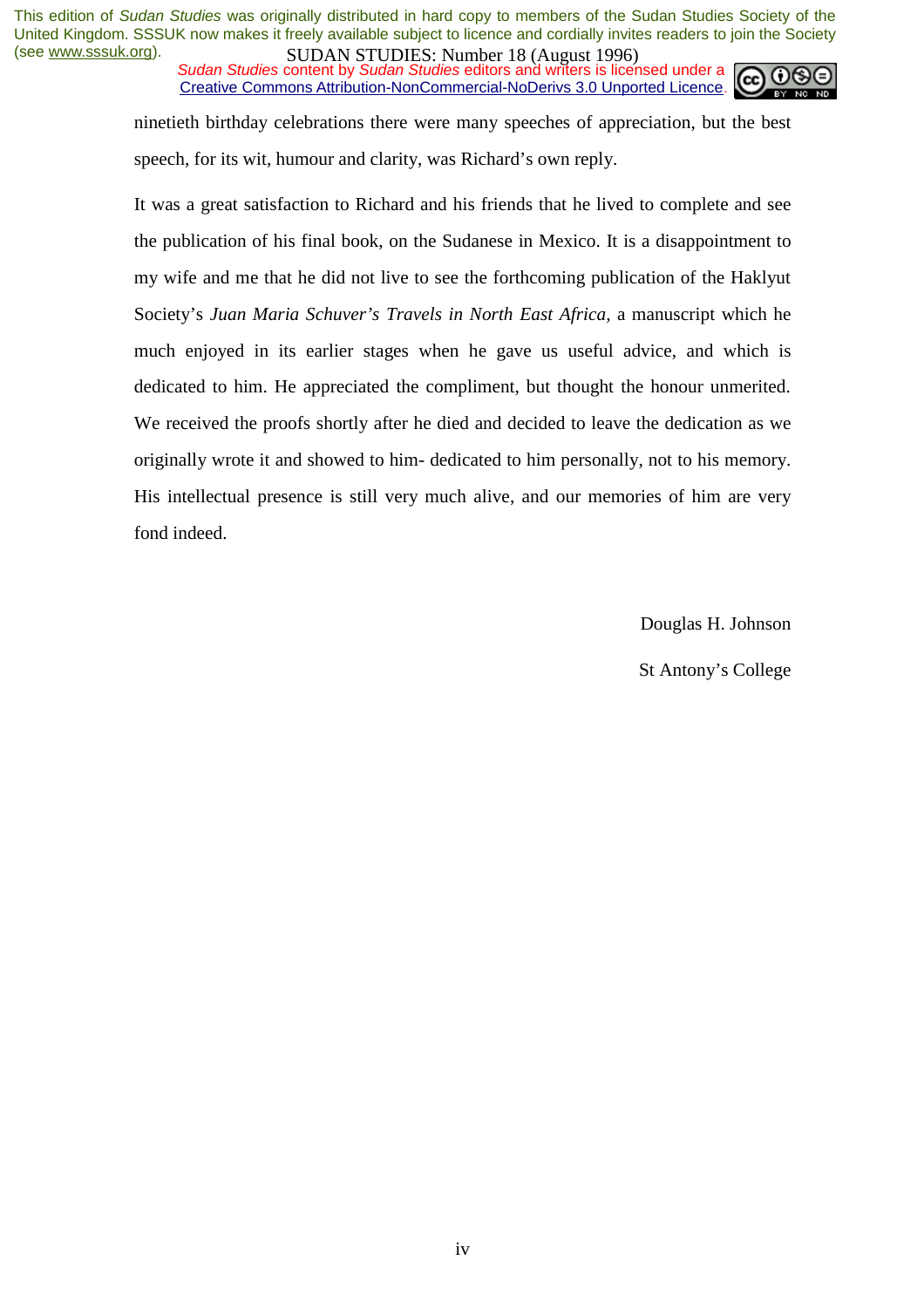**SUDAN STUDIES.** NUTTER 10 (August 1220)<br>Sudan Studies content by Sudan Studies editors and writers is licensed under a Creative Commons Attribution-NonCommercial-NoDerivs 3.0 Unported Licence.



# **SUDAN AND THE SIGNIFICANCE OF NEIGHBOURS Peter Woodward**

**University of Reading UK**  At the first international Sudanese studies conference back in 1968, Ali Mazrui

presented a paper on Sudan's 'multiple marginality'<sup>1</sup>.<sup>1</sup>It was concerned primarily with the development of dimensions of life within Sudan that were in large measure products of inputs into the country from various directions. His themes then were: Arabs as Afro-Asians; Sudanese as Afro-Arabs; the religious frontier of Islam and Christianity; links to West Africa; and language questions. As well as having a centripetal perspective, the themes were heavily cultural. This paper will limit itself to political questions, but will try to project a more symbiotic relationship between the internal and the external than that advanced by Mazrui. Nevertheless his pioneering discussion did point to the difficulty of isolating a consideration of Sudanese development on all fronts from its international context. At the same time, that context is itself complex since it involves not only north-east Africa, but that region's position in wider international politics, and both these dimensions are of significance in understanding aspects of the country's domestic politics.

While influenced from outside, the starting point for any analysis should nevertheless be domestic Sudanese politics, for it is there that the state has its core. Achieving that position was one of the rewards of independence, for hitherto the Anglo-Egyptian condominium had involved all the dimensions indicated above. Britain's position in Sudan was a dimension of its imperial role in the Middle East: while Egypt was concerned to take back what it for years regarded as its lost territory; and both were

 $\overline{a}$ 

<sup>1</sup> Ali A. Mazrui, 'The multiple marginality of the Sudan', in Yusuf Fadl Hassan (ed) *Sudan in Africa* Khartoum. Khartoum University Press, 1985(2nd. ed.)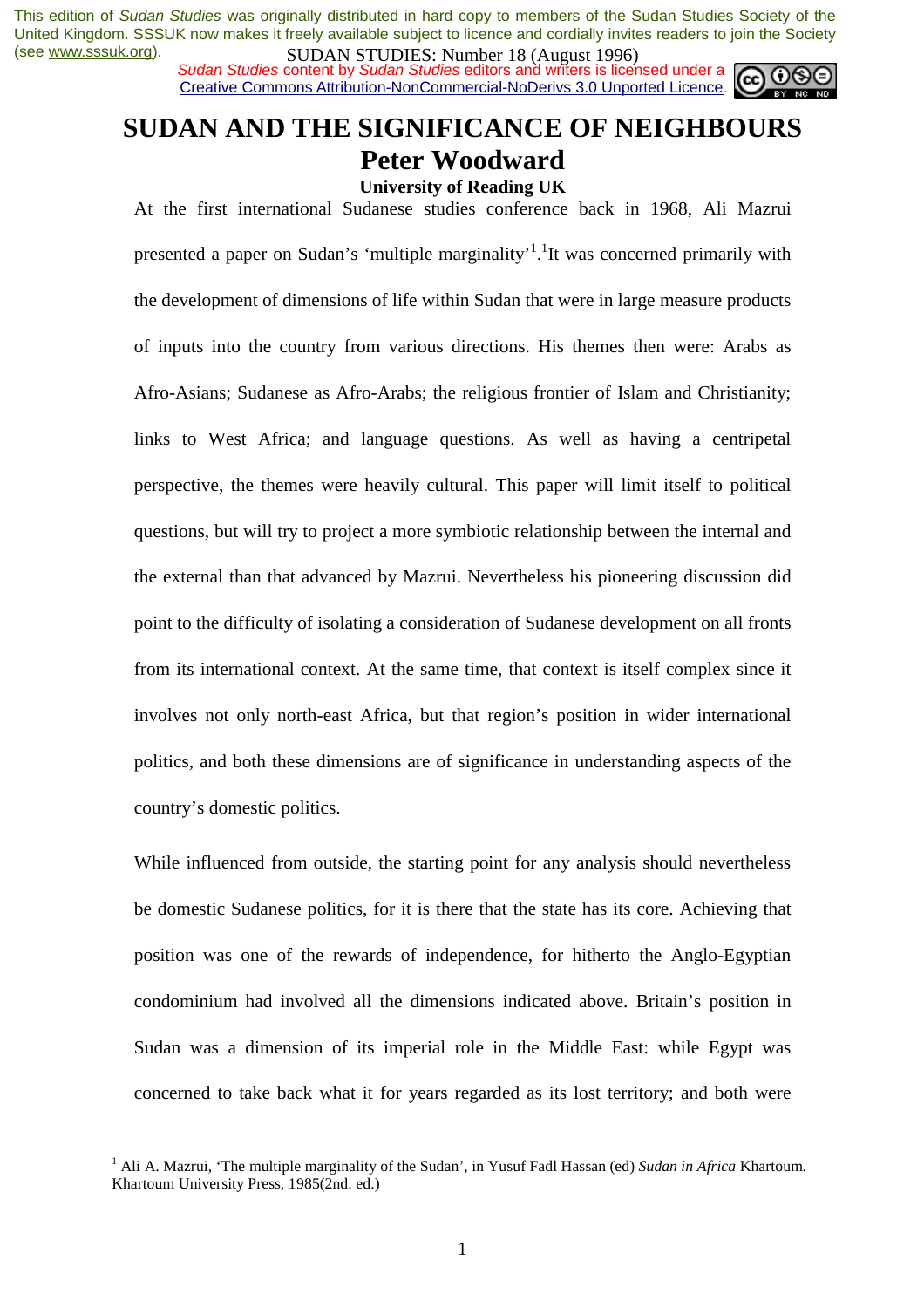*Sudan Studies* content by *Sudan Studies* editors and writers is licensed under a Creative Commons Attribution-NonCommercial-NoDerivs 3.0 Unported Licence.

actors within the Sudanese nationalist movement until it forced them out. After independence, the former co-domini were reduced to the status of being simply other states in the international arena, though obviously some states were more important than others. Importance is of course a two way process, and what matters to one may be of more or less significance to the other.

In the case of Sudan after independence, the preoccupations of politics lay in working out internal relations far more than developing new and active relations with neighbours. In the north that meant essentially the manoeuvres of political parties; and in the south the drift from an outbreak of violence that had preceded independence, to the sustained civil war that dates from 1962. Neighbours might be peripherally involved in these developments, as with Egypt in the north, and Uganda and the Congo (Zaire) in the south, but the central issues developed on the basis of relations between Sudanese. In consequence there was relatively little concern shown with foreign relations in Sudanese politics. This was generally as true in the period of military rule under Abboud, as it was under civilian rule: though there was the achievement of a new Nile Waters agreement under the former, and a brief fit of radicalism under Abbaud's immediate successors<sup>2</sup>. Mohammed Ahmed Mahgoub was active in Arab diplomacy (especially with his hosting of the Khartoum summit of 1967) but his success stemmed largely from Sudan's disinterest rather than her central connection to the main issues of Arab relations in the wake of defeat. (His concern with the Arab world was paralleled by active prosecution of the war with the African south.)

 $\overline{a}$ 

<sup>2</sup> John Howell and M. Beshir Hamid, 'Sudan and the Outside World'. *African Affairs,* 68.1969.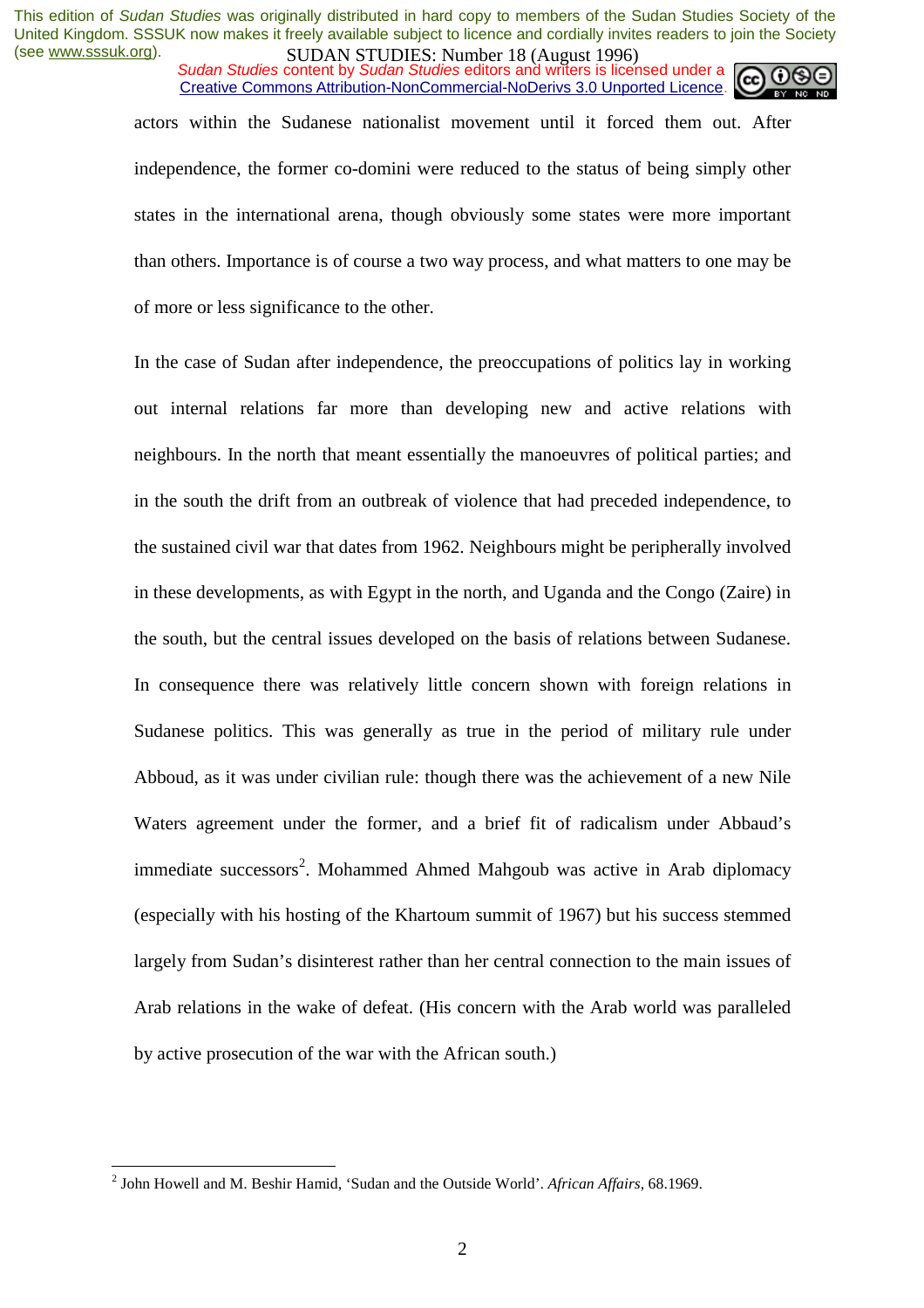*Sudan Studies* content by *Sudan Studies* editors and writers is licensed under a Creative Commons Attribution-NonCommercial-NoDerivs 3.0 Unported Licence.

As for the neighbours, Egypt had its fingers burned in Sudanese politics, and after Abboud's seizure of power made agreement on the Nile and largely abstained from meddling. African neighbours were concerned about the impact of civil war, but played a relatively inactive role while quietly allowing Anya-anya activities.

Following Nimeiri's seizure of power in 1969 relations became far more complex. While Nimeiri was to seek a range of clients in Sudanese society to underpin his military regime- the Communist Party, the South, and then the national reconciliators' he also sought far closer ties with a range of international powers, including neighbours. A brief flirtation with the former USSR. was followed by reconciliation with African neighbours (especially Ethiopia) in an endeavour to hold the peace in the south; while continuing uncertainty in the Sudan army encouraged close links with Egypt that survived even Camp David. At the same time Sudan moved close to the newly enriched Gulf Arab states with her brief and unfulfilled prospect of becoming the bread basket of the Arab world. And as well as friends among her neighbours, Sudan was also making new enemies: Libya with whom relations rapidly deteriorated following the failure of the Egypt-Libya-Sudan union; and also Ethiopia following the latter's turn to Marxism and the USSR and especially with the re-opening of civil war in the south in 1983.

Friends and enemies had also to be viewed in a context of growing regionalism and internationalism. With the decline of Arab nationalism after 1967, 'statism' took over in the Middle East with countries manoeuvring around each other and in the process widening the circle of activity to include the periphery more directly. Libya, Ethiopia and South Yemen formed a pact in 1981 against the perceived conservatism of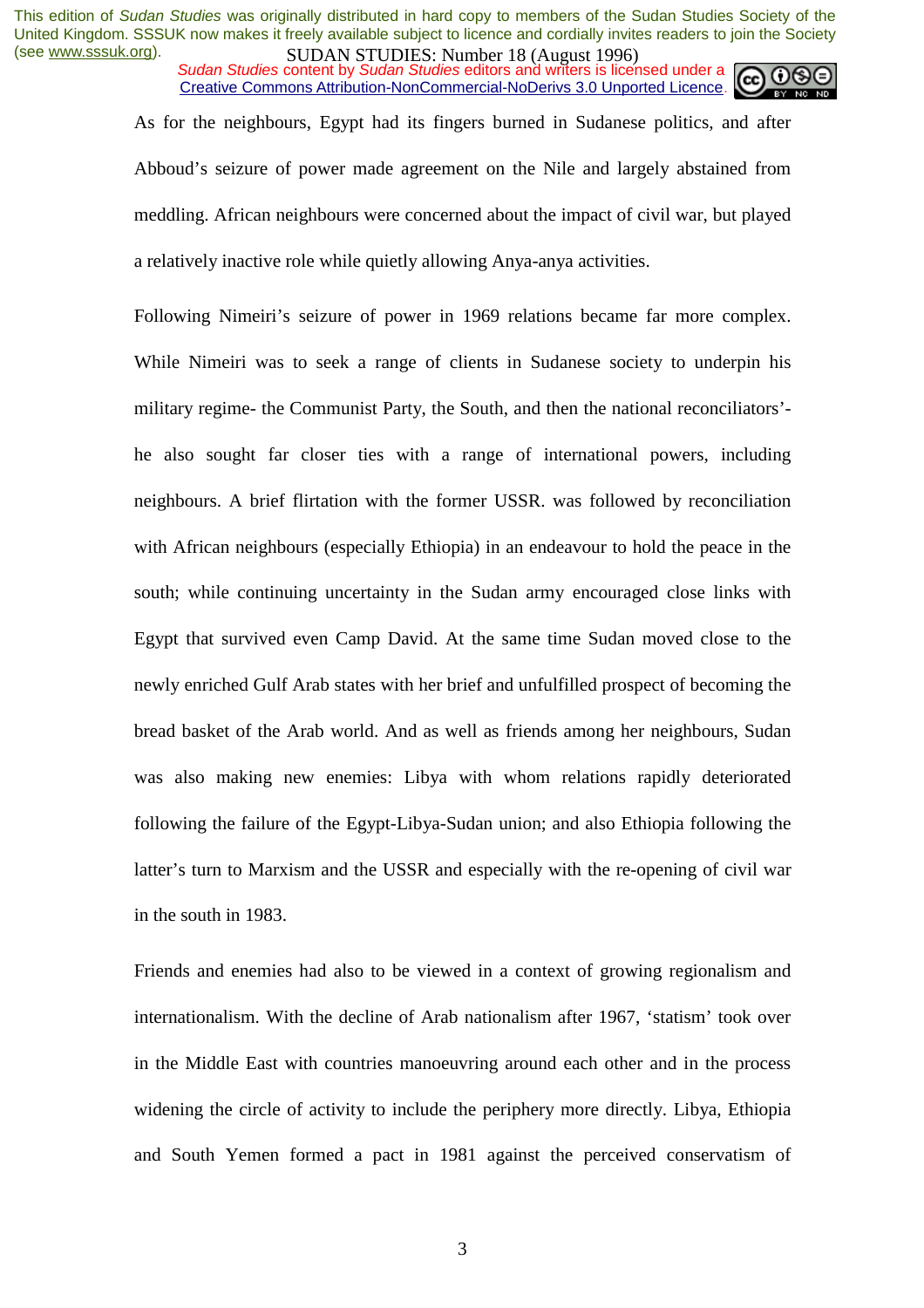**SUDAN STUDES**, **NUTTER 10 (August 1770)**<br>Sudan Studies content by *Sudan Studies* editors and writers is licensed under a Creative Commons Attribution-NonCommercial-NoDerivs 3.0 Unported Licence.

neighbouring states. Associated with this was the fact that the superpower rivalry in the Middle East had moved outwards as well with the USSR supporting the radical camp in north-east Africa; and the USA becoming ever more deeply involved with Egypt and Sudan, as well as Somalia and Kenya (the theme of regionalism versus globalism was also much discussed in this context in Washington at this time, when there were also some allusions to an 'arc of crisis' stretching from Libya around the southern fringe of the Middle East through Iran to Afghanistan).

Following the downfall of Nimeiri and the restoration of party politics, the spotlight turned again to domestic affairs, but they were affairs that could not be as isolated from the external world as had been the case before 1969. Now the civil war raged more fiercely and widely than the earlier conflict. Ethiopia was perceived as a crucial player, but diplomatic efforts to separate her from the Sudan Peoples Liberation Army (SPLA) fighting in the South proved as difficult as direct attempts at peacemaking between the two belligerents. There was some success though with Libya, with which the new prime minister Sadiq al-Mahdi had long had close relations; but this in turn led to growing suspicion in Egypt and the Gulf states. Sudan's economic decay also brought it into greater reliance on essentially Western institutions, especially the IMF and the World Bank. While its strategic position helped gain favourable treatment, the famine of the mid- 1980s highlighted the depth and complexity of Sudan's economic predicament. And with the decline in strategic importance by the end of the decade as the Cold War faded, there was less prospect of help with the economic predicament, and consequent worsening relations with the IMF in particular.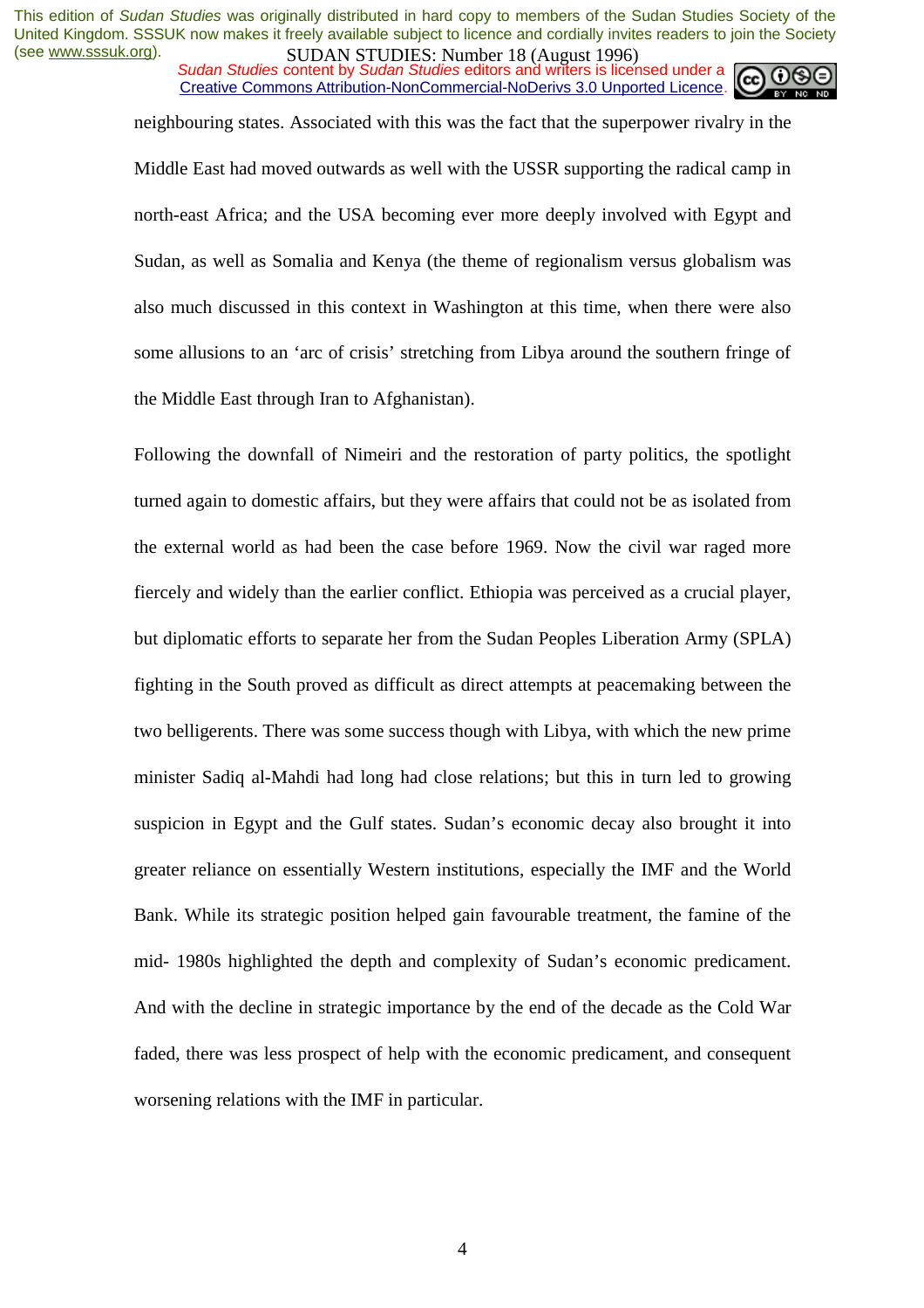*Sudan Studies* content by *Sudan Studies* editors and writers is licensed under a Creative Commons Attribution-NonCommercial-NoDerivs 3.0 Unported Licence.

Though the situation in terms of superpower competition had eased by the time of the coup of 1989, the basic domestic political and economic problems and their international dimensions had been by no means mitigated. The coup that brought political Islamists to power was thus inserted in a complex web of relations with neighbours, into which was to be injected for the first time (excepting briefly 1965) in Sudanese foreign-policy making an ideological dimension that was to include challenging attitudes to at least some of Sudan's neighbours.

#### A new era

 $\overline{a}$ 

The coup of 1989 heralded a new era in that there was now a regime in power with a different approach to the question of the relationship between Sudan and its neighbours. Pre-1969 there was relatively little concern as far as the core of Sudanese domestic politics was concerned, while under Nimeiri manoeuvres were largely to relate other states to the evolving domestic politics of the country, but the rise of political Islam had a different agenda which was in origin ideological.

El-Affendi has shown the ideological background<sup>3</sup>. It was by no means straightforward, with the Muslim Brotherhood under the leadership of Hassan al-Turabi having obviously welcomed the general rise of political Islam in the Middle East but also holding specific reservations about the Iranian Revolution, having had mixed relations with the Ikhwan in Egypt, and having also had connections with Pakistan, where Turabi was an admirer of the policies of Zia al-Huq. While the 'friends' were being identified, so too were the enemies, including the West which amongst other sins had imposed a divisive state structure on swathes of the world, Sudan included: and also backed many

<sup>&</sup>lt;sup>3</sup> Abdelwahab El-Affendi, *Turabi's Revolution: Islam and Power in Sudan*, London, Grey Seal, 1991. Ch.8.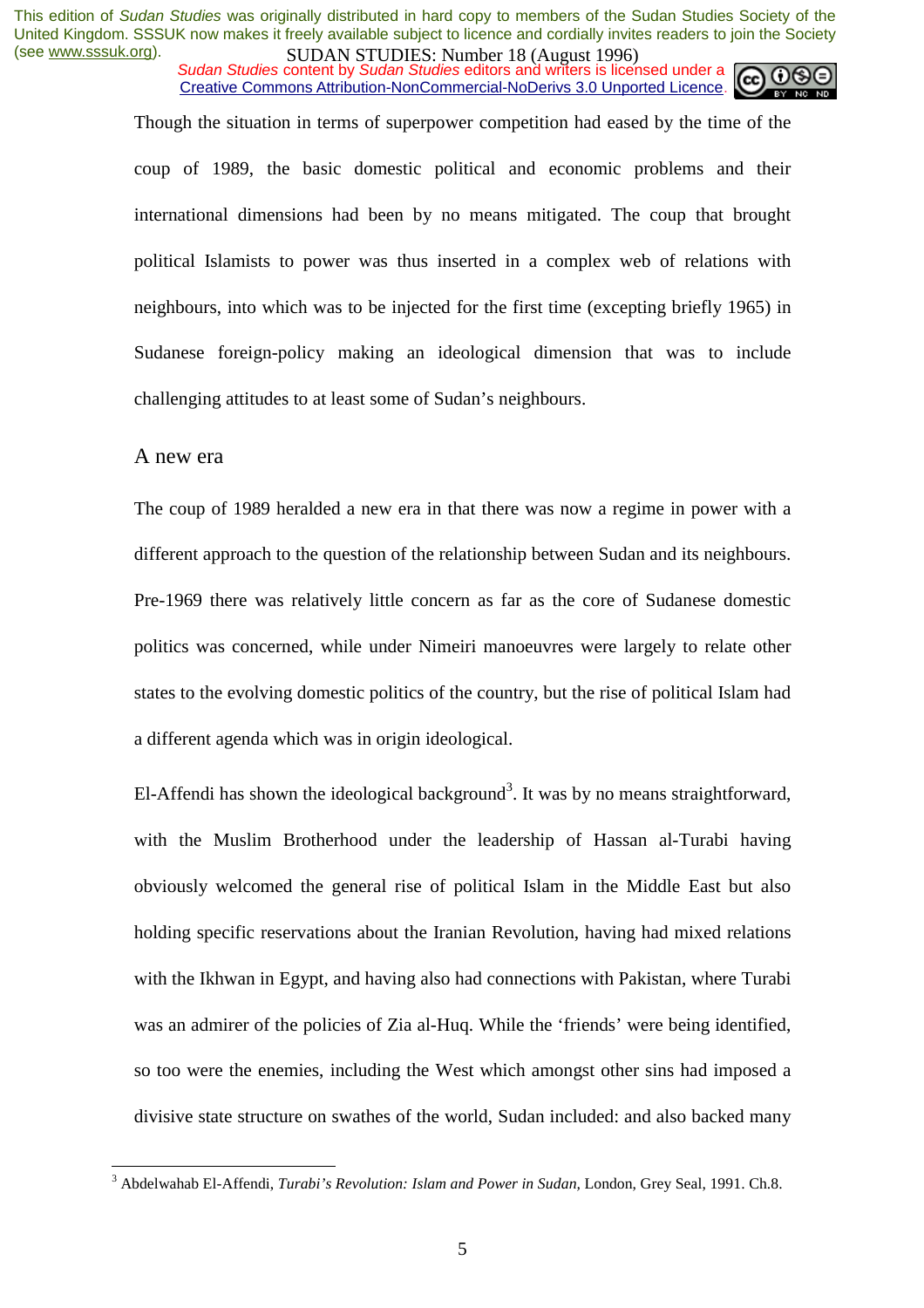*Sudan Studies* content by *Sudan Studies* editors and writers is licensed under a Creative Commons Attribution-NonCommercial-NoDerivs 3.0 Unported Licence.



of the existing regimes against which the Islamists were leading the struggle. At the same time, as in other areas of ideology, the Sudanese National Islamic Front (as it became after Nimeiri's downfall) was not a movement with a clear written ideology, but rather one which was highly pragmatic in its reaction to particular situations. Perhaps the most that could be said in advance was that the NIF would be broadly supportive of the Islamist movement, and would respond when and where it felt circumstances were propitious. This in itself was innovative though, for it implied a new dimension to Sudanese foreign policy in terms of seeking an active role outside the country, in contrast to the two broad 'earlier periods discussed.

Yet ideology was not enough. The maxim that foreign relations are a reflection of the structure of domestic politics remained as true after 1989 as it had been hitherto. There was still war, and economic decay, as well as a new regime which had seized power through a coup and had the backing of a minority party, the NIF. Thus the domestic position has to be added to the ideological in seeing the evolving context for relations with neighbours.

I would characterise the regime as one that combines both strength and weakness at the same time- though I would not like to allocate a measure since there are too many imponderables.

Starting with the strength, any regime that comes to power via a coup has to give high priority to security issues. In this the new regime has been more far reaching than any of its predecessors. While there have been reports of attempted counter-coups and discontent in the army, the overwhelming impression is of an institution that has been purged with a degree of ruthlessness never shown by previous rulers. Estimates of the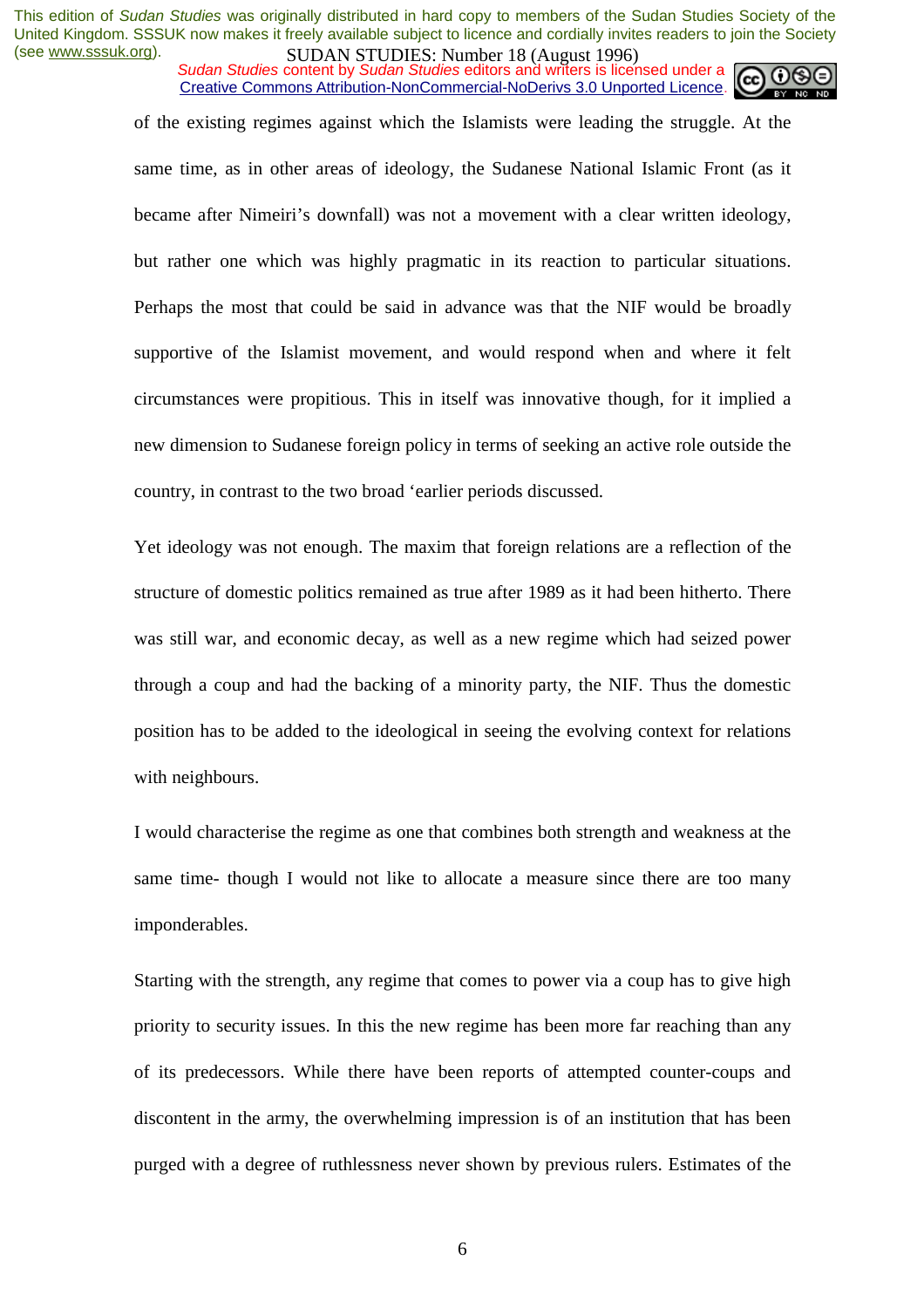**SUDAN STUDES**, **NUTTER 10 (August 1770)**<br>Sudan Studies content by *Sudan Studies* editors and writers is licensed under a Creative Commons Attribution-NonCommercial-NoDerivs 3.0 Unported Licence.

number of officers purged range from 600 to 2,000 (the latter figure being 40% of the officer corps). At the same time another new force has been established (the Popular Defence Force) which may have up to 150,000 and in which young people have received not only rudimentary military training but plentiful ideological propaganda as well. The PDF can function as a checking force on the army, as an additional instrument as in the civil war, and as a repressive body within Sudanese society: while the police force, never notable in Sudanese politics, is now 'shadowed' by new Popular Militias. It was reported that during the riots of October 1993 it was the PDF and the PM on which the regime relied to restore 'order'. (There are also a plethora of often rather shadowy security agencies at loose in the country.)

The regime has also taken a firm grip on the civil service. Here too there has been a considerable shakeout of personnel which appears to show more concern for ideological correctness than administrative experience and competence. Thus for the first time since independence (with the partial exception of the period 1969-71) there has been an overt attempt at the politicization of the state. With this has gone a proclaimed introduction of federalism allegedly decentralising the state, while at the same time building a non-party democracy from the grassroots. However reports on the functioning of the system suggest that federalism in Sudan approximates more to the old USSR than to the USA; while instead of democracy being guided by an official single party, in Sudan it functions through the power of an officially nonexistent one.

The Islamic revolution has also extended deep into education and culture, involving both structure and content in a variety of ways including most obviously Islamization and Arabicization. These developments have played a substantial role in weakening old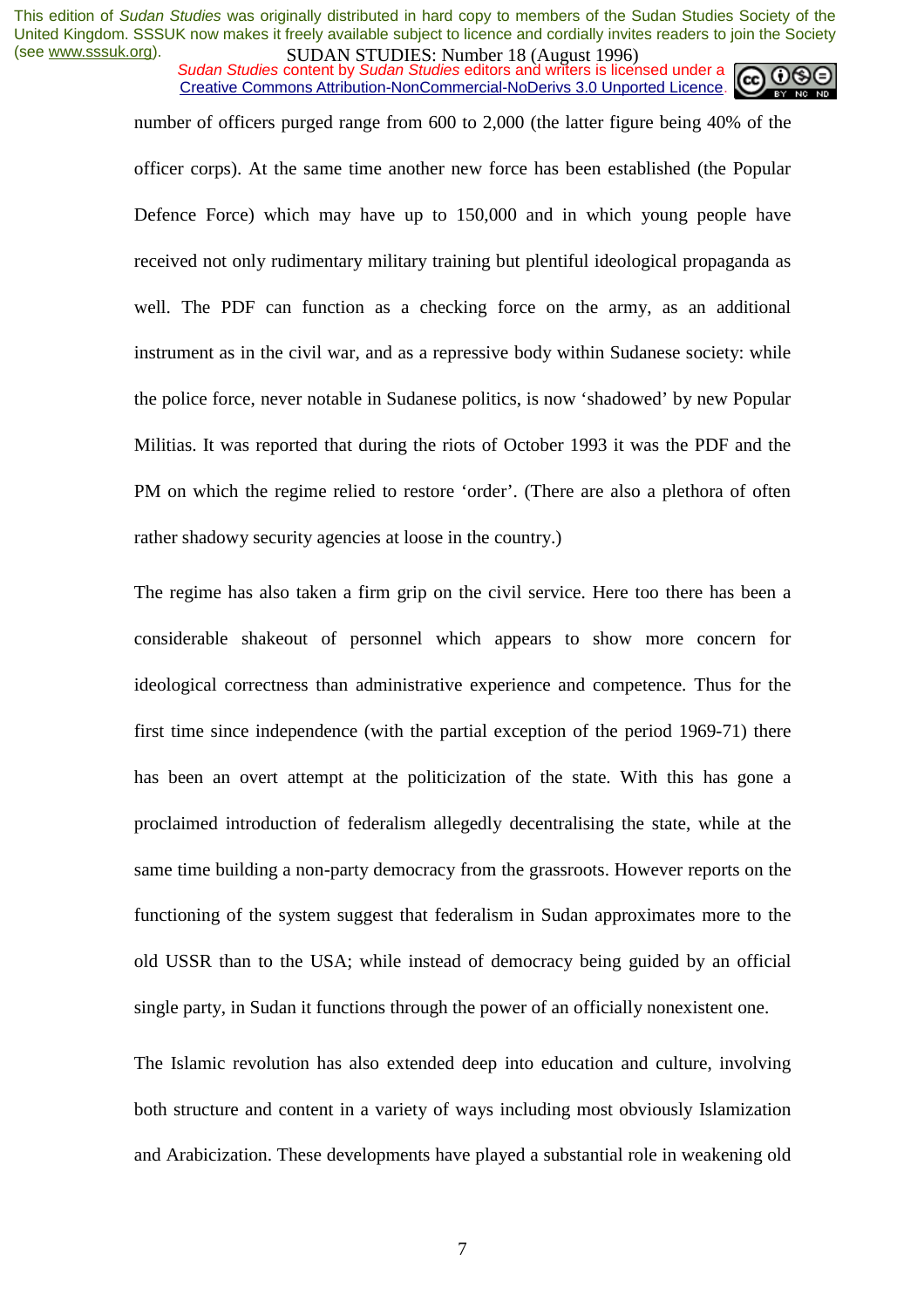*Sudan Studies* content by *Sudan Studies* editors and writers is licensed under a Creative Commons Attribution-NonCommercial-NoDerivs 3.0 Unported Licence.



centres of opposition. Educational institutions, especially the University of Khartoum,

have long been central to the expression of opposition in Sudan (including the uprisings of 1964 and 1985) and the measures taken have been partly with the intention of checking these in the short term and changing society in the longer run away from the growth of secularism hitherto associated with what has been essentially Western education and to an Islamic understanding of the pursuit of knowledge instead. (As El-Affendi put it the NIF was out 'to make a bid to control the state and impose their norms on society and hope to succeed where their opponents have failed by defining a new Sudanese community based on Islam<sup>'4</sup>.)

Repression of opposition was also conducted more generally through attacks on the institutions of 'civil society' as well, some of which, such as Sudan Human Rights Organisation, had regime replacements set up in their stead. It was especially ironical in the case of SHRO since the regime swiftly established for itself the worst human rights record since the Mahdiyya of a hundred years ago. (In fact the Mahdiyya has been lauded by this regime which has sought ideologically and physically to take Mahdism away from the banned Umma Party.)

On the economic front the regime's position has also been strengthened by the continuation of the process of domination of Islamic banks and Islamist businessmen. The emergence of the former had been clear before the coup of 1989, while the relative strengthening of the latter is a reminder of the financial rewards so common from the exercise of political power in Sudan, as elsewhere, and has been often at the expense of merchants associated previously with the Unionist and Umma parties.

 $\overline{a}$ 

<sup>&</sup>lt;sup>4</sup> Abdelwahab El-Affendi, *Turabi's Revolution: Islam and Power in Sudan*, London, Grey Seal, 1991. Ch.9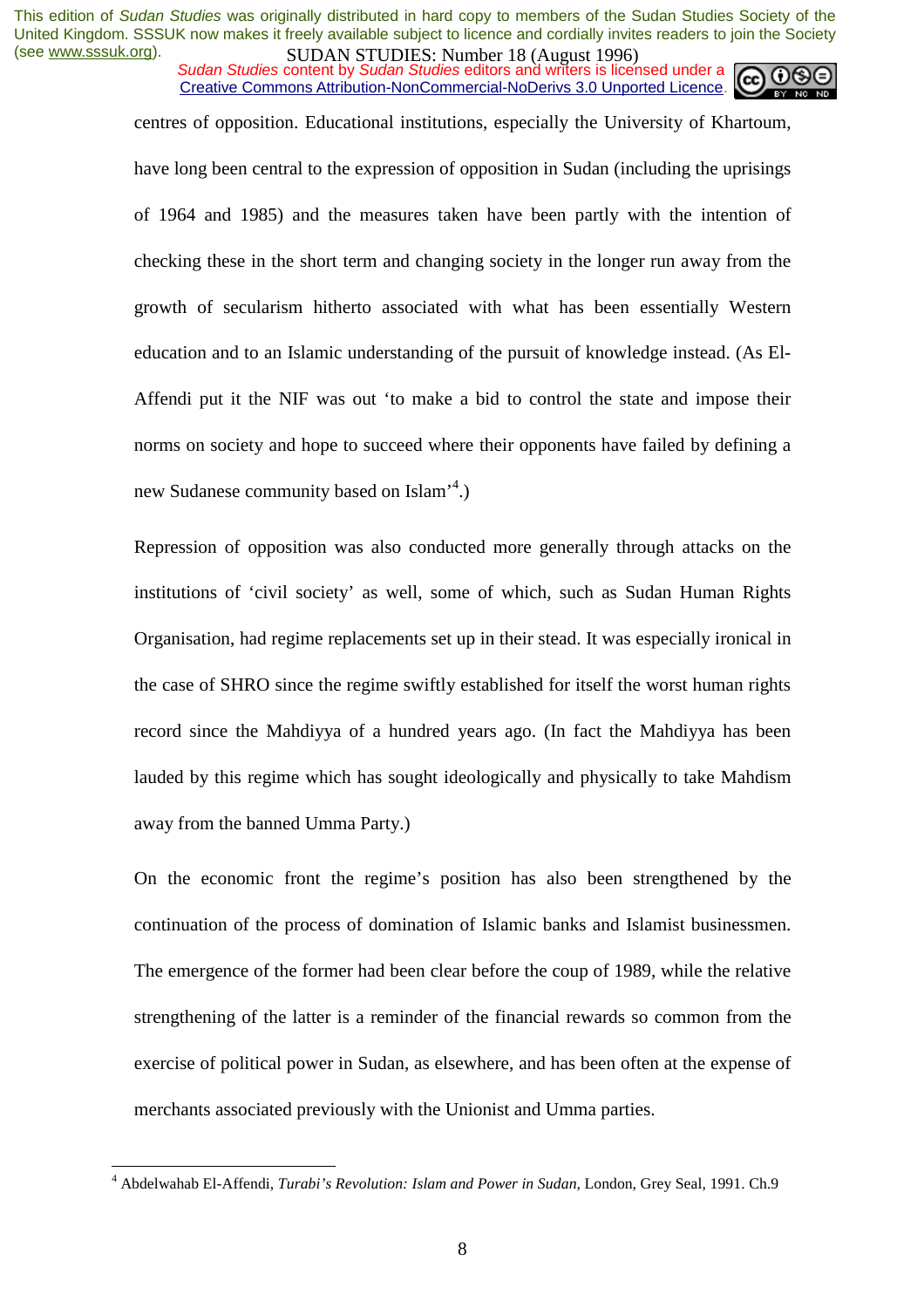**SUDAN STUDES**, **NUTTER 10 (August 1770)**<br>Sudan Studies content by *Sudan Studies* editors and writers is licensed under a Creative Commons Attribution-NonCommercial-NoDerivs 3.0 Unported Licence.



Yet what is strength is also weakness, sometimes as a corollary. The security forces may be more reliable in terms of regime security, but this has not ensured the pacification of the country. Civil war in the south may have seen the Sudan Peoples Liberation Army (SPLA) weakened by factional divide, but it has not delivered military victory to the government. Elsewhere in the country, especially in Nuba Mountains and Darfur there are repeated indications of continuing violence of various kinds. As well as insecurity, administrative inexperience has also been reported as young ideologues are parachuted in to attempt to run local administration in rural areas (and sometimes ministries in Khartoum as well). Political opposition within the country may be largely repressed but it has led to large numbers going abroad; where though they may appear fractious and impotent, they nevertheless maintain a cacophony of criticism which reaches influential ears.

Tight control of education and culture does not assure quality or compliance. All reports indicate that while the quantity of education has expanded, there has been a sharp drop in quality which bodes ill for the country's future development for which a cadre of skilled manpower is required. Many of Sudan's leading academics have left the country, sometimes after periods of detention without trial and having suffered torture. The harsh puritanism promoted has sometimes offended long established cultural mores, as with reports of forced entry into wedding parties to seek compliance on new regulations curbing music and dancing.

Financially the regime's supporters have done well, but real living standards for the majority of the population appear to continue to fall in the face of limited supplies and spiralling inflation. This seems as true for farmers, who have seen forcible government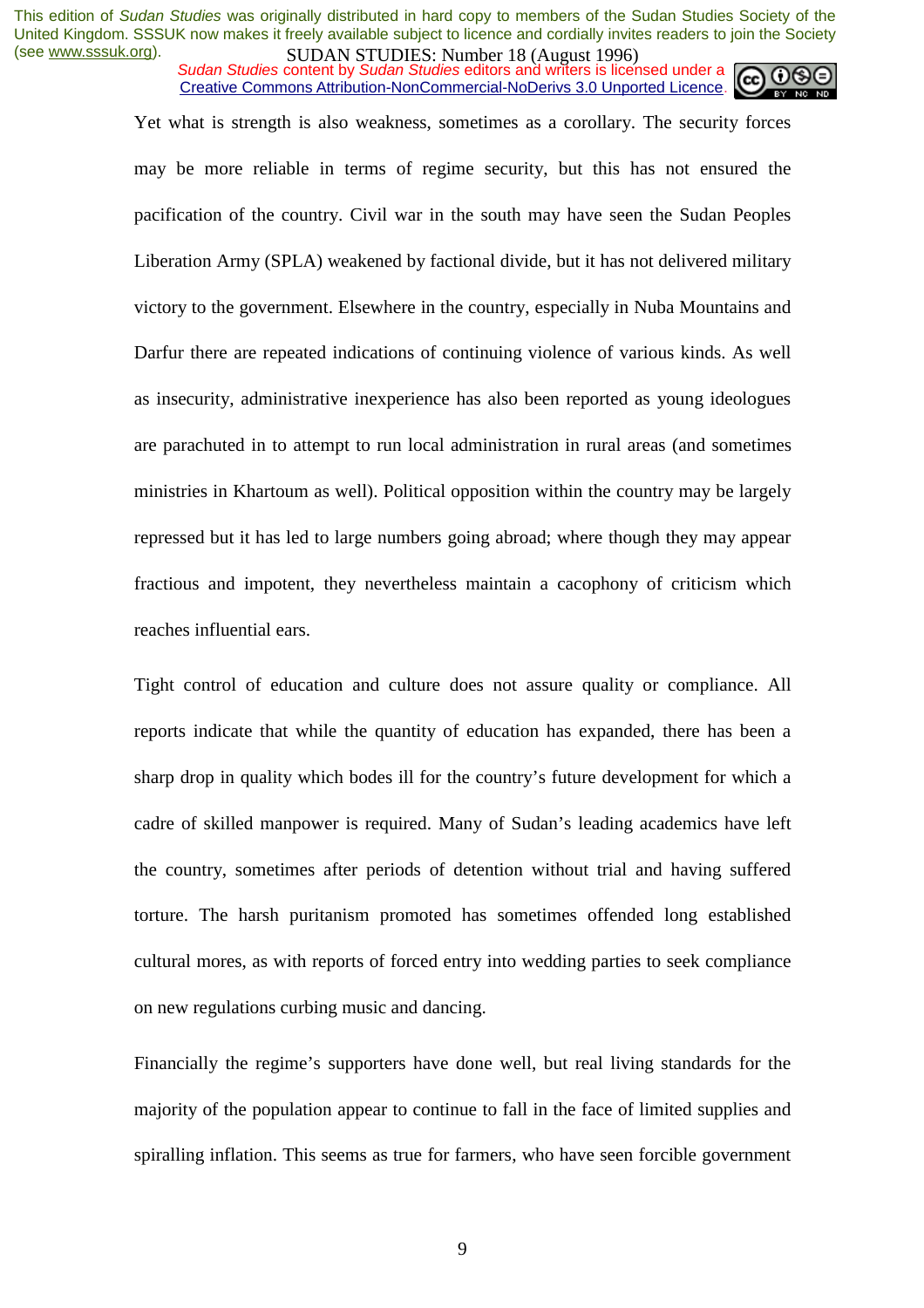*Sudan Studies* content by *Sudan Studies* editors and writers is licensed under a Creative Commons Attribution-NonCommercial-NoDerivs 3.0 Unported Licence.

intervention in the market, as for urban dwellers. There have been demonstrations, and the government has been forced to adopt rationing procedures (sometimes also a guise for political control) but it would be reasonable to assume that this overall situation is winning the regime few friends in the country at large.

Having briefly reviewed the domestic scene, it is now possible to try to relate that to the external relations, especially with neighbours<sup>5</sup>. The obvious starting point is the aforementioned one that Sudan has a regime that perceives itself as having a message for others. One dimension of that is in seeking to project itself as a model Islamic state, and though it has often said that process is still underway, it has taken the opportunity of hosting guests and delegates to a variety of conferences concerned with themes in this process. It has also taken in what it describes as 'refugees' from North Africa, including Omar Abd al-Rahman, the leader of Egypt's Islamic Jihad, as well as others from Tunisia and Algeria.

At the same time the Islamic message was to be sent out through a new international body, The Popular Arab and Islamic Conference (PAIC) that was founded in 1991 in Khartoum. Hassan al-Turabi was elected its permanent general secretary, and the PAIC soon became a mouthpiece for radical views. The older Organisation of the Islamic Conference (OIC) as well as the Arab League were criticised for not standing for the people; and various pronouncements were uttered on international affairs. It was no coincidence that the PAIC was founded in the wake of the Gulf War in which Sudan had earned the wrath of her Arab neighbours by supporting Iraq; or that one of its early

 $\overline{a}$ 

 $<sup>5</sup>$  This paper is not a detailed review of Sudan's relations with its neighbours. That was provided by Charles</sup> Gurdon 'Sudan's foreign policy', *Sudan Studies,* 12. July 1992. While events have moved on since 1992 the picture remains broadly as Gurdon described it.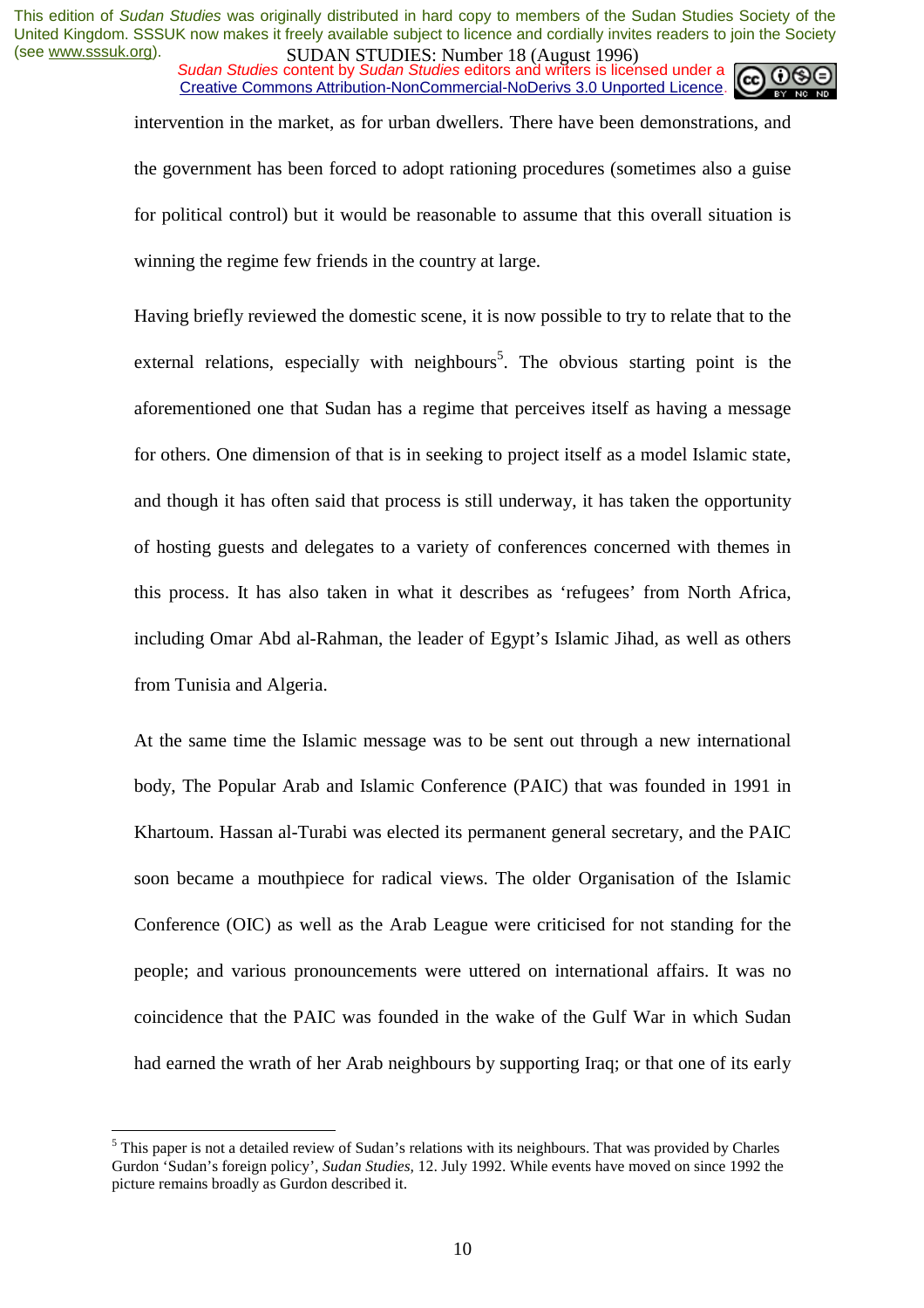*Sudan Studies* content by *Sudan Studies* editors and writers is licensed under a Creative Commons Attribution-NonCommercial-NoDerivs 3.0 Unported Licence.



denunciations was of the Madrid peace talks. There should have been little surprise in Sudan therefore when in 1992 the OIC re-located its conference that had been scheduled for Khartoum.

Sudan's role as an international centre for Islamic activism also extended to African states. There were efforts with Iranians to promote Islamic relief in Somalia; while as far south as Tanzania Sudanese proselytisers were discovered and expelled. Uganda, where the explosive history of religious politics is well known, was also concerned at the threat of political Islam from Sudan, especially since some of Idi Amin's fellow Muslims were also still in southern Sudan. But Eritrea and Ethiopia proved areas of restraint, for the regime in Sudan had good relations with the new governments there and they were aware of the political divisiveness threatened by political Islam. In 1992 the Eritrean Islamic Jihad Movement went as far as to claim that the Sudan government had forced it to end operations and flee to Saudi Arabia.

With all this, it was really not surprising that Sudan became linked to accusations of terrorism, however vehemently the Sudan government denied it. Given that it had numerous military training camps, especially for the new Popular Defence Force, as well as training its regular army, and that various factions from north Africa with 'refugees' in Sudan were conducting armed struggles in their own countries, it was difficult not to think a connection likely. In the end it was not until 1993 that the United States put Sudan on its list of 'terrorist-sponsoring states'; but the surprise was less that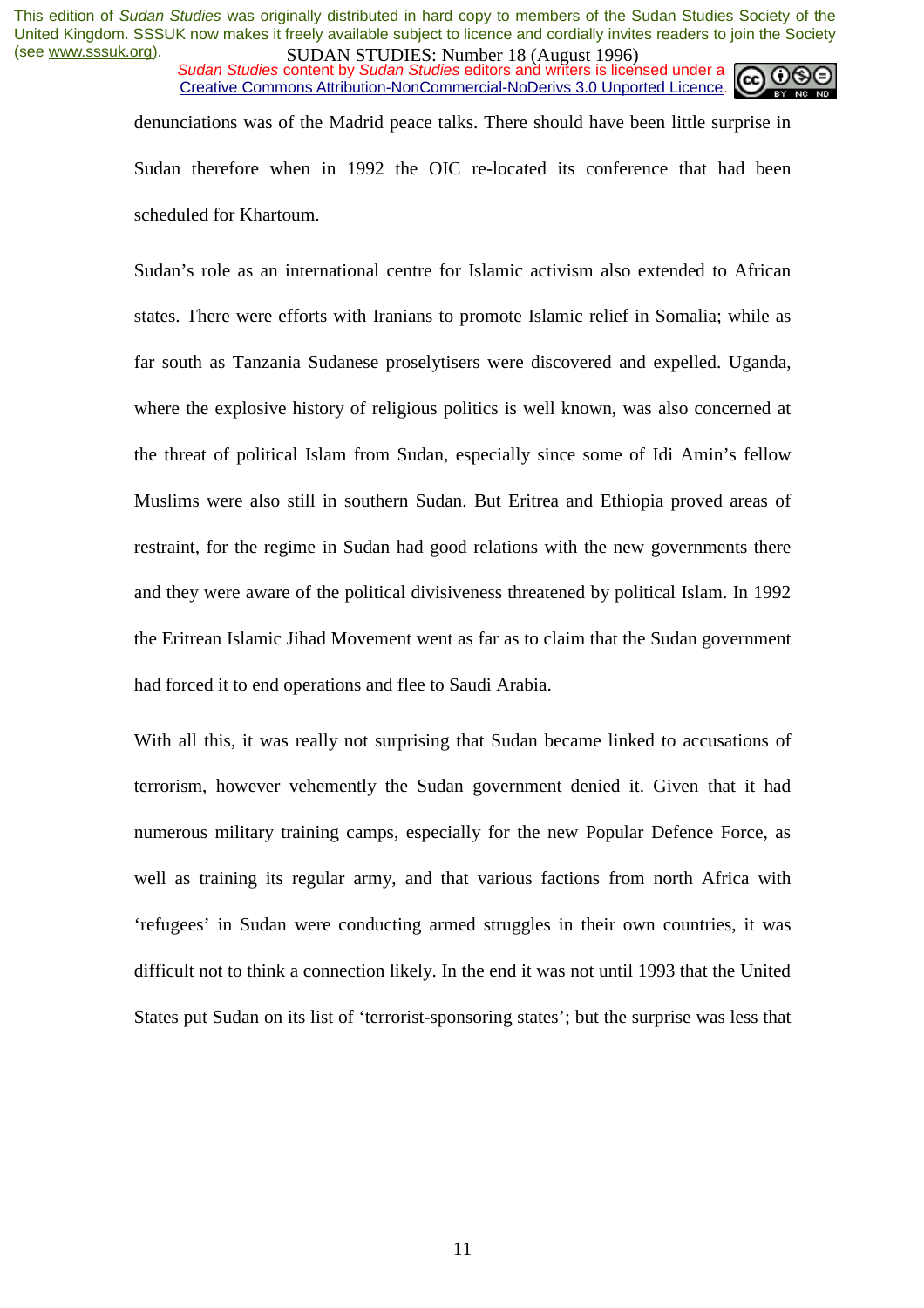*Sudan Studies* content by *Sudan Studies* editors and writers is licensed under a Creative Commons Attribution-NonCommercial-NoDerivs 3.0 Unported Licence.



it happened than that it took so long - certainly in the view of several of Sudan's neighbours<sup>6</sup>.

Sudan has also been vocal as a critic of the West, most obviously over the Gulf War. This included both indirect and direct criticism, with the former being targeted particularly at those conservative regimes in the Arab world most directly associated with the Western effort a situation that was sharpened by accusations of Sudan's military involvement with Iraq. Though less outspoken on the West's backing for the Israeli-PLO agreement of 1993, Sudan's response might be described at best as ambiguous.

Yet Sudan's domestic weaknesses also influenced her external relations. The civil war's continuation made security needs still a high priority. This led to the search for arms which contributed to relations first with Iraq and later with Iran. As well as seeking military aid there was the need to try to square neighbours around the south. As seen, in Ethiopia from 1991 this involved playing down support for Muslim political movements such as the Oromo. In Kenya and Uganda it centred on trying to limit support to the SPLA, especially once the latter had lost the support of Mengistu, and could in the case of Uganda include the scarcely veiled threat already mentioned.

Security took an unexpected turn on Sudan's northern border with the reopening of the Halayeb issue. As the only state with which Sudan has a major territorial dispute, and one resurrected by the pursuit of minerals in the disputed area, the wider context of mutually suspicious relations already mentioned did little to help the pursuit of a

 $\overline{a}$ 

<sup>6</sup> For repeated accusations of supporting terrorism see *Sudan Democratic Gazette,* and for rejection of the charges the London Embassy's *Sudan News.*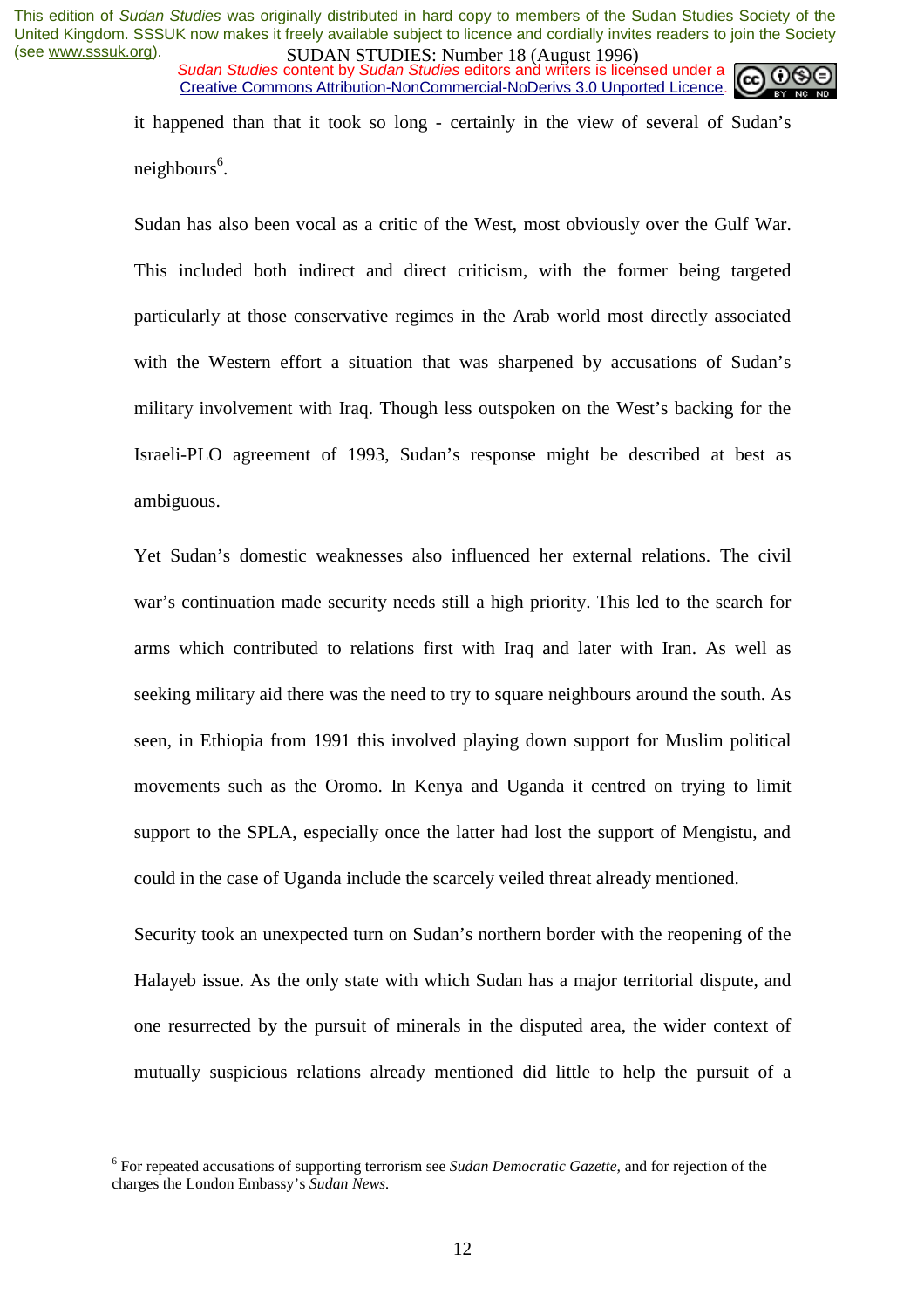**Sudan Studies content by Sudan Studies editors and writers is licensed under a** Creative Commons Attribution-NonCommercial-NoDerivs 3.0 Unported Licence.



settlement which instead degenerated into sabre rattling. Sudan's endeavour to take the issue to the UN met with little response.

Aside from security the other outstanding problem was economic. (Indeed the two were related since it has been estimated that the war has cost as much as half a million dollars US per day to prosecute.) In total Sudan had a debt of over \$13 bn. and found itself desperately struggling for foreign exchange. As a major defaulter to the IMF, and one with no friends in Washington (despite hiring a P.R. firm), its alienation of Gulf Arab neighbours, especially from the Gulf War, brought little help. There were of course hopes of Libya, but Qadhafi in his usual capricious manner was not to be relied upon, especially when he started to express concern about fundamentalism in his own country. The most obvious manifestation of this financial predicament was the repeated shortage of oil right across the country.

The weakness of Sudanese agriculture was another major problem. The main export crop, cotton, fell substantially in quantity and value. The regime trumpeted a rise in the volume of grains for domestic consumption (and some sorghum went for export) but prices remained such that real living standards fell and there were reports of at least regional food deficits. But the alleged political threat to neighbours coupled with Western denunciation of Sudan's human rights record meant that virtually no aid for development was available. Emergency aid was still on offer, but acceptance of it was at best grudging, since the government was reluctant to concede a need; and when it was admitted, distribution was hedged around with political difficulties.

Overall Sudan's combination of external ambition and internal weakness has left it with a number of contradictions. In the UN it seeks support against alleged Egyptian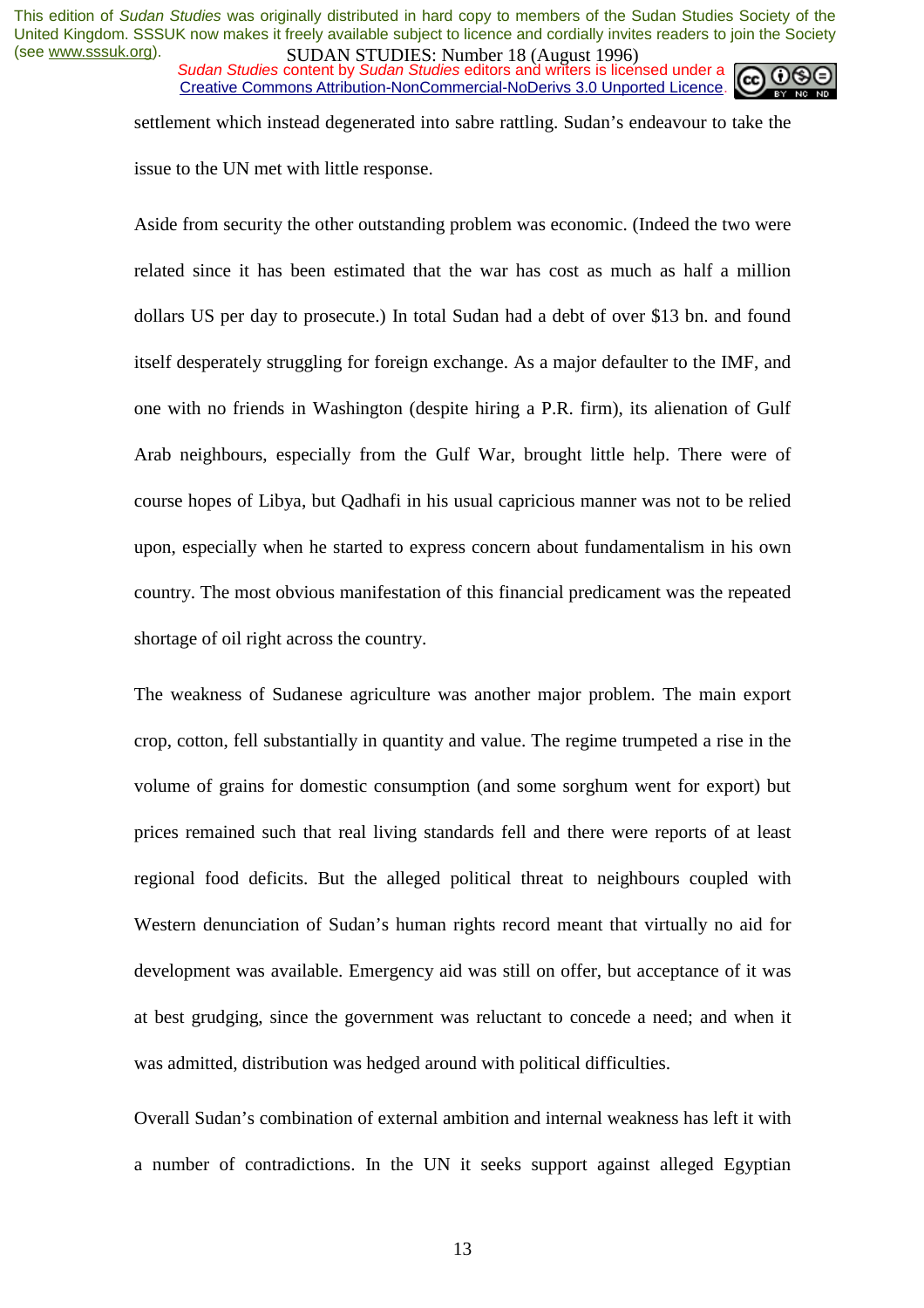*Sudan Studies* content by *Sudan Studies* editors and writers is licensed under a Creative Commons Attribution-NonCommercial-NoDerivs 3.0 Unported Licence.



incursion in Halayeb: while it finds itself formally condemned by that body for its human rights record. It condemns the West in general, especially its Middle Eastern policies; while seeking to court the IMF for some further debt relief and credit. It claims to wish for peaceful relations with its neighbours: but openly offers 'refuge' to those who pursue terrorism against some at least of them., while denying that that amounts to support for terrorism.

Sudan is not unique in this, it is a potential position for any would-be revolutionary regime which is at the same time partially dependent on others in the international community. Stalin was in the same position as he sought the technical requirements for rapid industrialization from Western companies and built socialism in one country, while still promoting a revolutionary ideology and seeking to export it via the Comintern. Iran too seeks expanding financial and commercial links with the West while also still encouraging Islamic radicals throughout the Muslim world, as its involvement with Sudan testifies. Sudan's problem is not in its uniqueness but that it remains a weak state contending with civil war and economic collapse, for which (however reluctantly) it needs foreign help: hardly an ideal base from which to pursue an ambitious revolutionary foreign policy.

#### Conclusion

Leaving aside Sudan's promotion of the Islamist cause internationally, one might ask overall what has changed? The border dispute with Egypt is not new, it has just lain dormant for many years never having been resolved. Regional economic co-operation still remains along way off on any significant scale, especially as the Junglei project remains a casualty of war. The involvement of neighbours in each others' affairs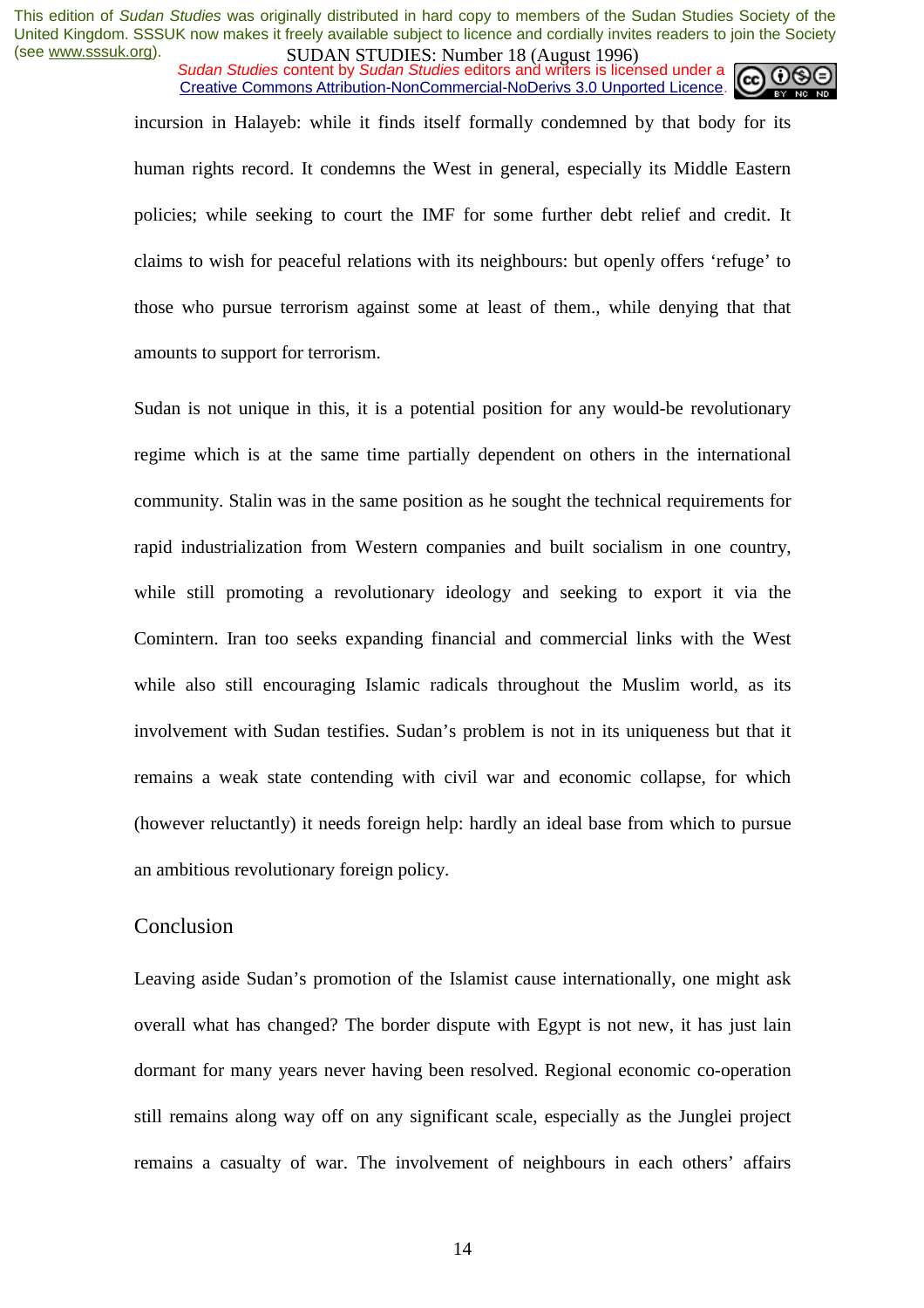*Sudan Studies* content by *Sudan Studies* editors and writers is licensed under a Creative Commons Attribution-NonCommercial-NoDerivs 3.0 Unported Licence.

continues, albeit with things somewhat shuffled round so that Egypt and Sudan now denounce each other, while there is a new found friendship with Ethiopia; meanwhile relations with East Africa arising from civil war are essentially unchanged. The most significant change has been the end of the Cold War and the marked reduction of a strategic interest by any superpower in developments in Sudan.

Yet all is not simply the same: the quarter century since Ali Mazrui wrote on Sudan's 'multiple marginality' has served largely to show the intensification of the themes he outlined. Arab nationalism in the classic model of the mid-1950s to the mid-1960s may have declined as a vibrant ideology, but Arabism has persisted and if anything deepened. That has been the case in Sudan with the creeping Arabicization of public affairs of all kinds in the intervening period having been greatly accelerated since 1989. The awareness of the discriminatory repercussions of this, especially for the education of southerners, appears to have risen commensurately. Sudan's identification with the Arab world internationally has however changed. In so far as Iraq has tried to breathe life into Arab nationalism, Sudan has been identified with that; but it is a sentiment that sets the country predominantly at odds with most of the Arab states, indeed in greater isolation than has been the case hitherto.

One of the several contradictory themes in recent policy has been the linking to both the old enemies, Iraq and Iran. Sudan's rapprochement has centred around Iran's assistance in the civil war which has served to intensify it as a conflict on Mazrui's religious frontier, however varied may be the themes that analysts have identified in the origins and development of that conflict. Indeed there are reports of at least some of the units sent to the south, including those from the Popular Defence Forces, regarding it as a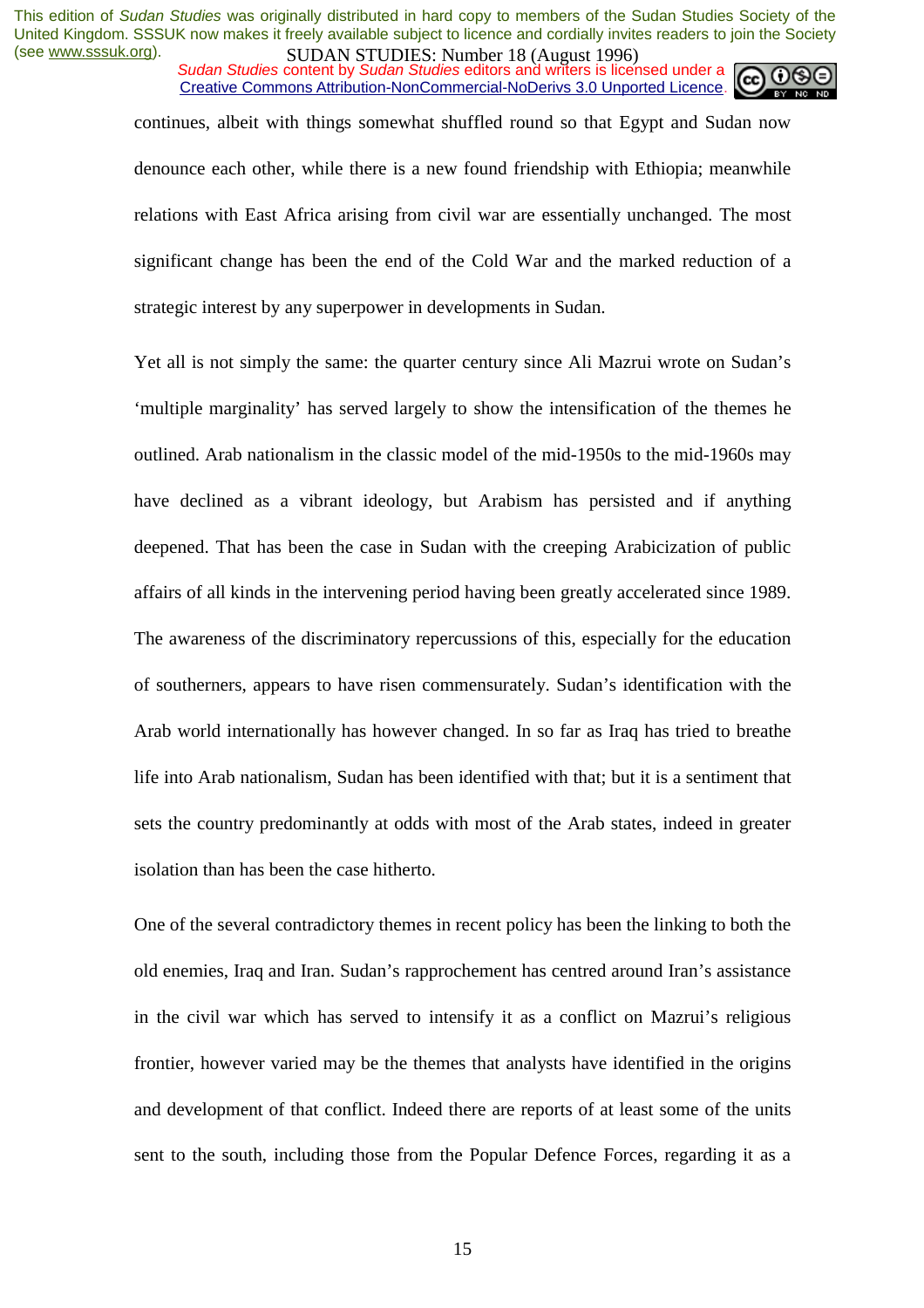*Sudan Studies* content by *Sudan Studies* editors and writers is licensed under a Creative Commons Attribution-NonCommercial-NoDerivs 3.0 Unported Licence.



Jihad. Small wonder that there has equally been a growing perception of a beleaguered Christian minority facing at least discrimination and on occasions persecution, however much the regime may protest otherwise when it deems it necessary to do so for international consumption.

Mazrui's reference to West African connections may be a less central theme of Sudan's marginality, yet the involvement with Chad in particular has grown. Indeed there has become almost a Chad-Libya-Sudan triangle developing with both Chad's present ruler, Idris Deby, and his predecessor, Hissein Habre, having staged their successful assaults on power from Darfur. (Deby in particular has relations with the regime currently in power in Sudan.) Sudan has also looked to Nigeria in the peace-making efforts in the civil war, not least because Nigeria too can be seen to reflect the same religious frontier, which is a continuing dimension of that country's politics as well.

Perhaps the most worrying feature of this brief review is that on all Mazrui's themes of marginality the situation within Sudan has been exacerbated rather than ameliorated with the passage of time. Instead of perceiving these themes as a challenge to be met by seeking to form a national identity that would aim to embrace them, successive rulers seem to have accelerated the pace at which they contribute to confrontation and marginalization: so much so that if we are to meet in another twenty-five years, it may not be as one community of scholars of Sudan- unless a regime comes to power that seeks to bridge and unite, rather than exploit the divisions within the country.

Yet perhaps we should be unsurprised, for Mazrui's centripetal view of Sudan's marginality may really be much more significant than its recent attempts to become a centrifugal force. The rise of a narrow-based Islamist regime endeavouring to 'impose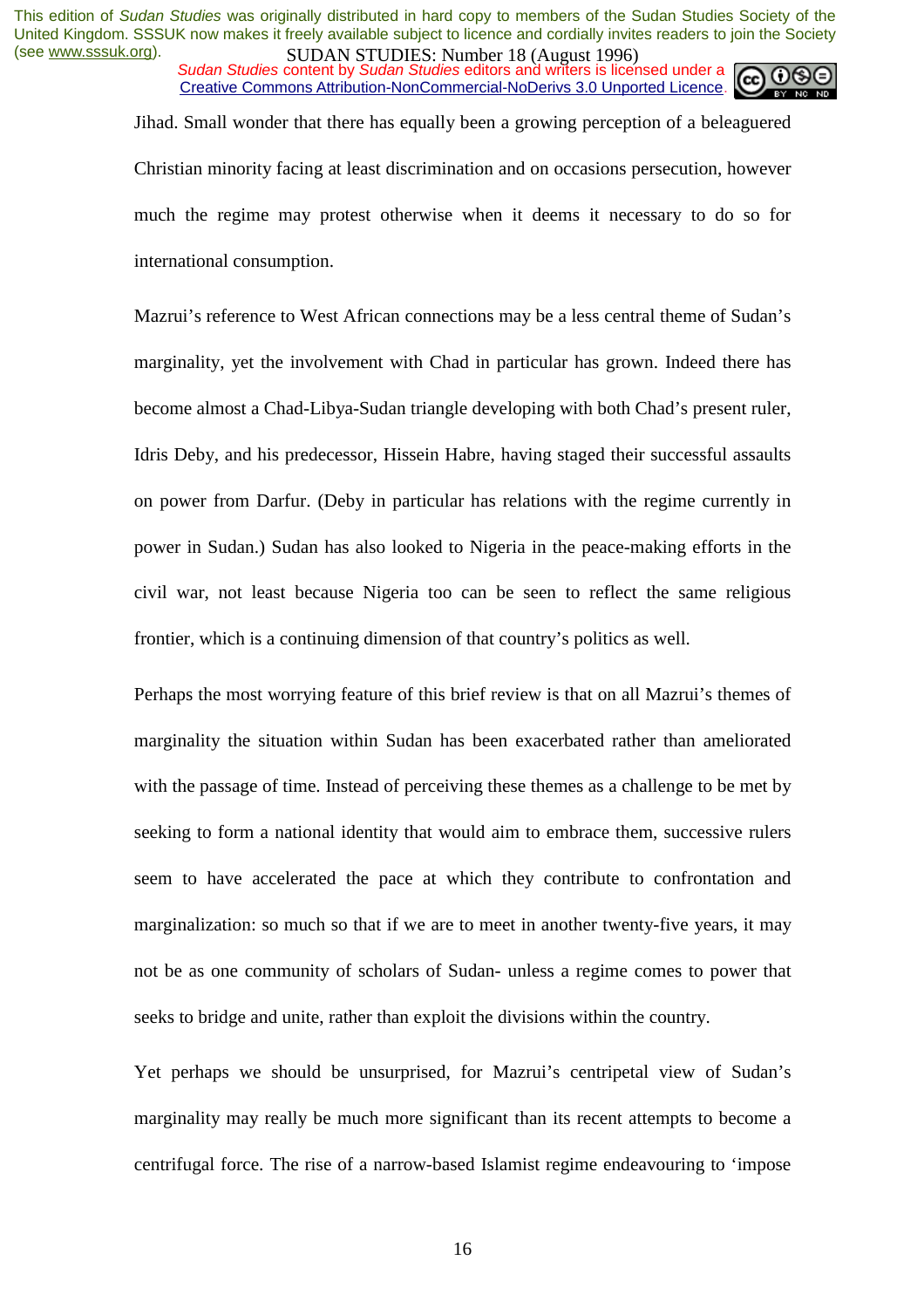*Sudan Studies* content by *Sudan Studies* editors and writers is licensed under a Creative Commons Attribution-NonCommercial-NoDerivs 3.0 Unported Licence.



their norms on society' may be the outcome of the marginality Mazrui outlined. Instead

of an integrating outcome embracing major dimensions of marginality, a regime has taken power that seeks to reject much of Sudan's past and diversity in the name of the National Salvation Revolution at home and the promotion of the Islamist agenda abroad. 'Multiple marginality' has contributed to a narrow regime and programme seeking to repress rather than embrace the reality of Sudan; but one which in doing so has simultaneously marginalized itself in the international community of states.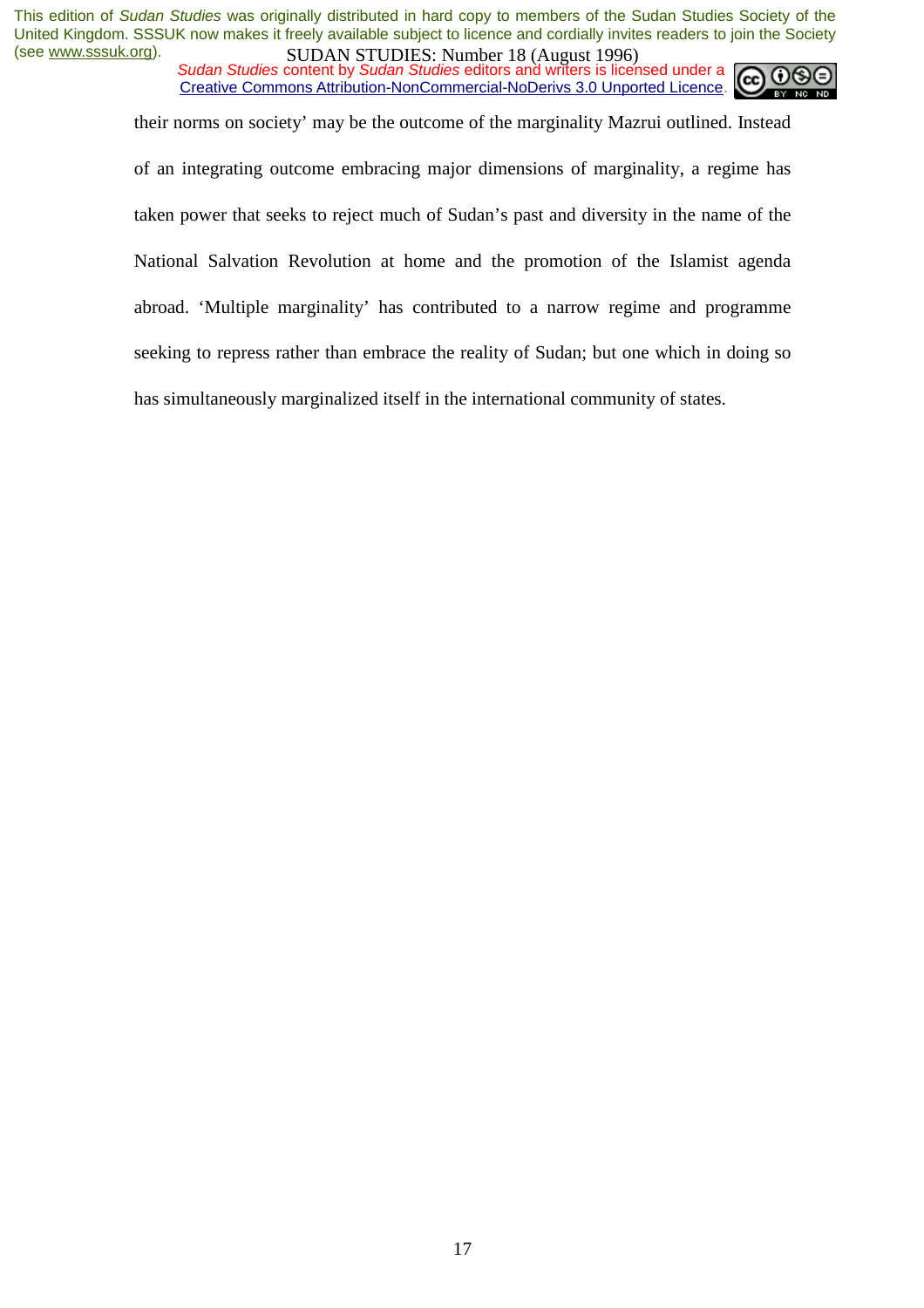*Sudan Studies* content by *Sudan Studies* editors and writers is licensed under a Creative Commons Attribution-NonCommercial-NoDerivs 3.0 Unported Licence.



# **A CONTRIBUTION TO THE DESERTIFICATION DEBATE: WHITE NILE, SUDAN, 1980 1992 by H.R.J. Davies**

There has been much debate in the literature as to what is 'desertification': and whether it exists at all in the Sudan. Mainguet (1991) equates 'desertification' with 'land degradation' and argues that years of low rainfall have merely made overt a crisis situation that has existed covertly for a long time. By contrast, Thomas and Middleton (1994) consider 'desertification' to be largely a myth. In 1977 the United Nations Conference on Desertification identified the White Nile region between Khartoum and Kosti as an area with 'high risk of desertification' (Fig 1). Wherever the truth may lie in the academic argument, some substantial changes have occurred on the White Nile rainlands during the 1980s and early 1990s. The following summary is based upon surveys carried out in 1980, before the droughts of 1983 and 1984 (Davies, 1986), and in 1992 (Alredaisy, 1993).

#### **SIGNIFICANT CHANGES:**

There have been a whole series of significant changes on the White Nile rainbands:

- 1. On the rainlands *dura* (sorghum) production had virtually ceased by 1992, and has been replaced by *dukhn* (millet) because of the latter's ability to cope with drought. In 1980 there was a considerable production of *dura* on clay rainlands, though millet was always dominant on the sandy qoz.
- 2. Whereas response to drought and lower yields had been to increase the area under cultivation in 1980, by 1992 the response had changed to reducing the area under cultivation.
- 3. In 1980 rainland farmers were growing some sesame as a cash crop. In 1992 virtually no one was growing sesame (or any other crop for cash) on the rainlands.
- 4. Many of the rainland farmers of 1980 had given up farming there altogether by 1992, and were finding alternative work on irrigation schemes or in town.
- 5. In 1980 a survey of cheese factories was carried out. None were operating in 1992.
- 6. Our 'inspired' guess is that the livestock population bad been halved especially on the rainlands. As a result available milk was now being used for the family rather than being sold for cheese making.
- 7. There did not appear to be any serious food shortages in l980. 1n1992 these were widespread, not only on the rainlands, but even on the irrigated areas of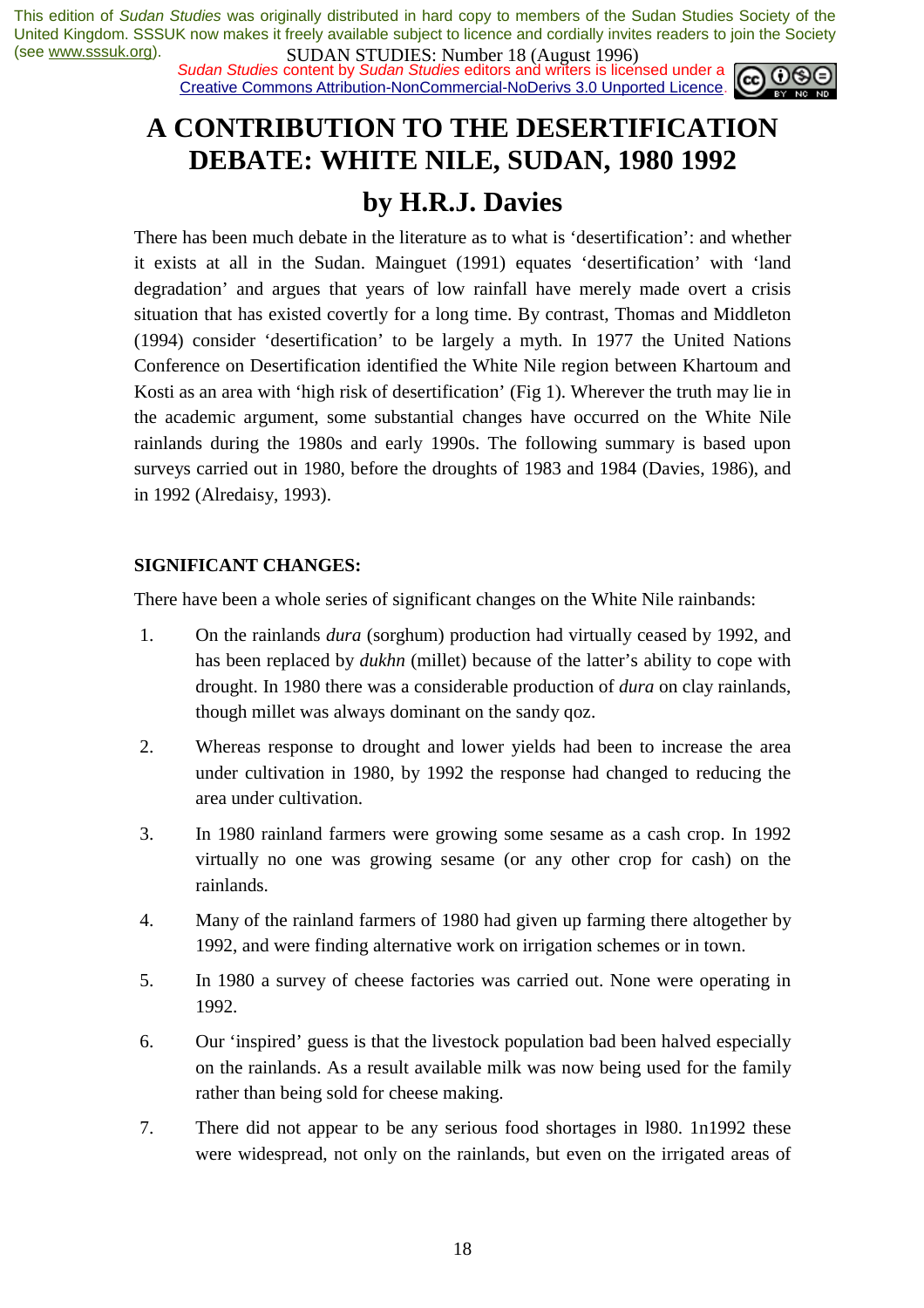*Sudan Studies* content by *Sudan Studies* editors and writers is licensed under a Creative Commons Attribution-NonCommercial-NoDerivs 3.0 Unported Licence.



the White Nile due to temporary migration for work from local rainlands, and from more permanent migrants from western Sudan.

- 8. In 1992 almost all families interviewed on the rainlands had relatives away working elsewhere, often to support families at home. The average was more than 2 per household. Most migrants, apart from those looking for seasonal jobs, had migrated to Khartoum and the Gezira (93%) and 3% had gone to Saudi Arabia. The main reasons given for migration by migrants interviewed in Ed Dueim were: Drought and lack of food, 68%; looking for work, 17%.
- 9. In 1980 drought coping strategies relating to family and community support were much more significant than in 1992. A greater sense of 'individualism' was abroad in 1992. Traditional community mechanisms had been stretched to breaking point.
- 10. The people seemed far less secure in themselves and much more dependent on the outside world in 1992 than they had been in 1980.

#### **REASONS FOR CHANGE:**

The question arises as to whether these radical changes were due to desertification as 'land degradation' or so other factors. Some of these changes appear to relate to rainfall which has certainly shown an apparent decline since the 1960s. Figure 1 shows that the average annual rainfall at Ed Dueim in the 1980s was 35% below the 1921-50 figure. Examination of figures for White Nile rainfall shows that there have been a series of fluctuations during this century and that the 1921-50 period was much wetter than earlier and later periods, and is probably anomalous. It could be argued that the changes outlined above are simply prudent adaptations of land use practice.

A second factor is population change. Between the 1955 and 1983 censuses the population of the region increased by 120%. This has clearly led to increased pressure on land near the desert margins, made possible in part by an increasing number of rural water supply points, particularly of deep bores. Mohammed (1985) has demonstrated clearly the results in land degradation, that such a programme created in Northern Kordofan through land clearance, over cultivation and overgrazing. A similar situation has developed in the White Nile rainlands as much of the development of improved water supplies was carried through in the 1960s before the drought of 1968-73. On the White Nile rainlands the result was a pushing back of the desert margin for agriculture, and a breaking of the ancient balance between numbers of people and animals on the one side and rainfall on the other.

A third significant factor has been the development of alternative sources of livelihood either within the White Nile area or nearby. There has been a considerable expansion of irrigation on both banks of the White Nile to the extent that both banks are lined with pump schemes, some of which such as the Kenana sugar scheme at 150,000 feddans (1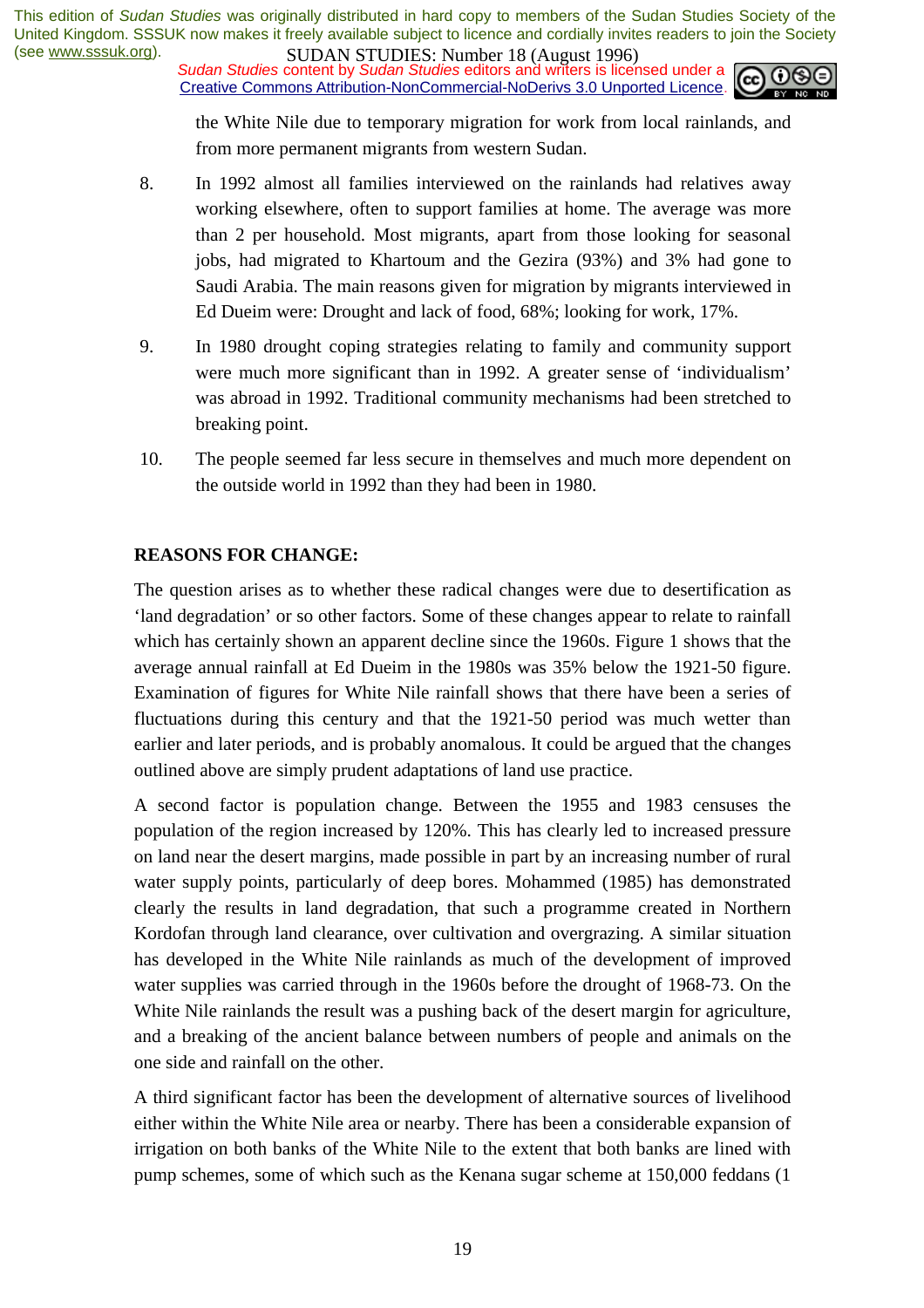**SUDAN STUDIES:** NUTTUBLE 10 (August 1770)<br>Sudan Studies content by *Sudan Studies* editors and writers is licensed under a Creative Commons Attribution-NonCommercial-NoDerivs 3.0 Unported Licence.



feddans = 0.42 hectares) are large even by world standards. They have restricted very severely access to river bank grazing during the dry season and have provided a strong demand for new labour. Government policy relating to mechanised farming has rendered rainland *dura* cultivation uneconomic.

The creation of new administrative authorities in the Sudan together with the expansion of irrigation has raised the status of Ed Dueim substantially as an administrative, marketing and distributive centre. Migration to it is then not surprising especially as a result of the 1983/1984 drought.

The improved means of communication through road construction have linked the region ever more closely with the Capital Region (comprising the Three Towns of Khartoum, Khartoum North and Omdurman) and with the Gezira. Not only does the Capital Region provide work opportunities, but with a population of 3.5 million in 1990 (or about 18% of Sudan's population) (Abu Sin and Davies 1991), it creates a demand for food and fuel. The first of these has proved a stimulus for irrigation schemes. During the 1970s cheese production expanded rapidly to meet the demand from the Capital Region. This also led to a large expansion in livestock numbers. The main source of fuel used in the Capital Region, is wood and charcoal, commodities in short local supply in a desert margin region. Both these demands have had a deleterious effect upon the rainlands of the White Nile by encouraging a serious over-use of local resources. This is particularly important in the light of a complete lack of any planning policy for rainland management for the White Nile area.

In a similar way it can be noted that demands for labour in the Gezira have expanded. Since 1957 the area of the Gezira Scheme has doubled from 1 million to 2 million feddans. The generally high level of education in the Gezira, due to social and education development programmes there, has caused many young men to aspire to white collar jobs in towns created by the expanding administrative frameworks created after Independence. The reduction in size of tenancies from 40 to 20 feddans in the 'old' Gezira Scheme and to 15 feddans in the Manaqil Extension also encouraged tenants' sons to look elsewhere for employment. The whole process here has been made worse by the demands for labour at all levels from the oil-rich Saudi Arabia and Gulf States. The result has been the emergence of what EI-Arifi calls 'landlordism' in the Gezira (Arifi 1975). This means that tenancies continue to be held by tenants and their families, but employ labour from outside to do the necessary work for them. The western Sudan, including the rainlands of the White Nile, have supplied this labour.

#### **CONCLUSION**

The White Nile Region, including both the river bank and rainland areas are on the fringes of the triangle between Khartoum in the north, Kosti in the south-west and Sennar in the south-east which is the economic heartland of the Sudan. As a result it has experienced the advantages for growth through its proximity as well as receiving some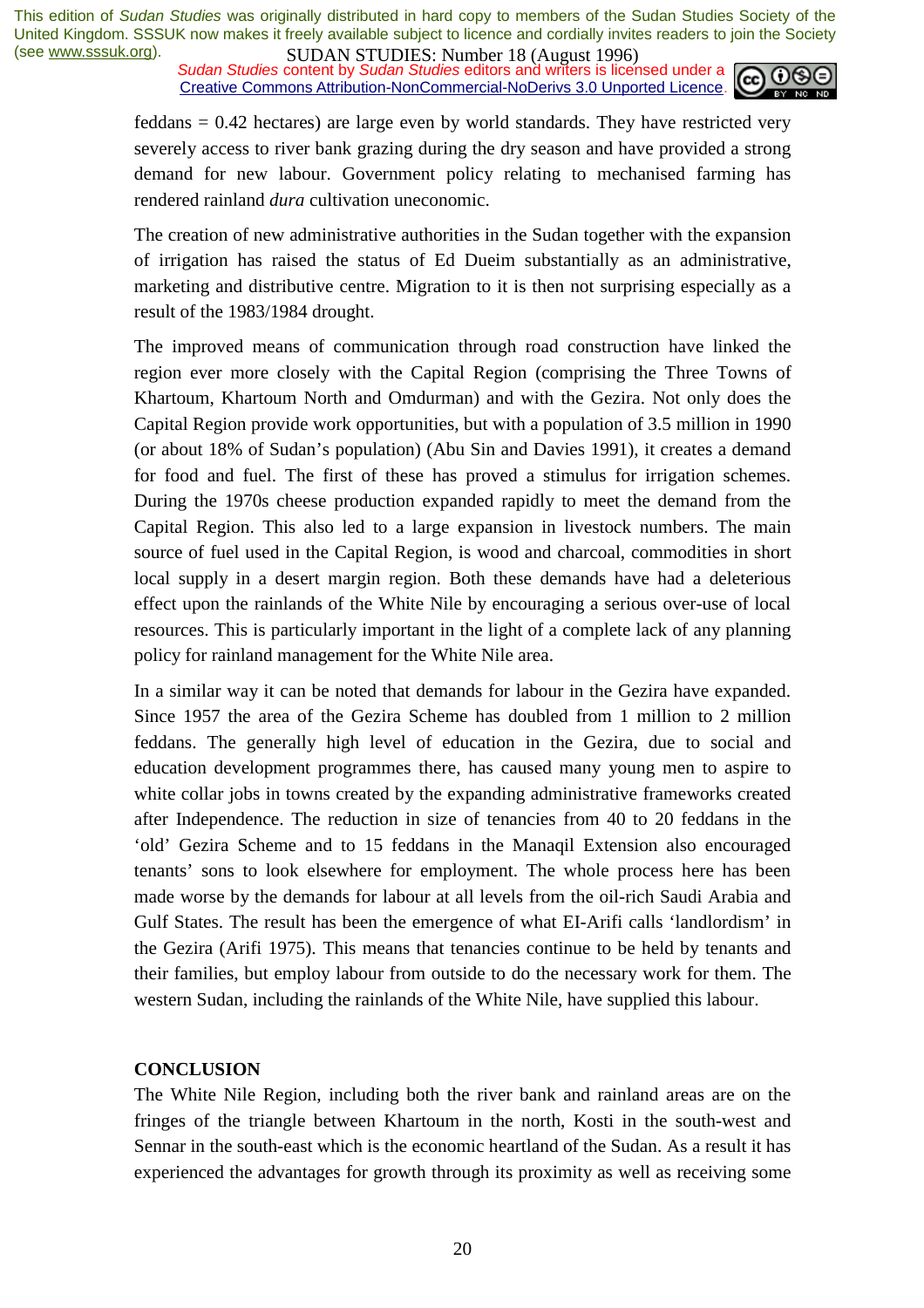**SUDAN STUDIES:** Number 10 (August 1220)<br>Sudan Studies content by Sudan Studies editors and writers is licensed under a Creative Commons Attribution-NonCommercial-NoDerivs 3.0 Unported Licence.



of the exploitative effects of proximity to, but being not quite a part of, the most economically developed area of the Sudan. Such, together with changing environmental conditions, are the factors which have moulded the present situation in the White Nile rainlands. Whether this area has suffered true desertification in the sense that there has been an irretrievable loss of biomass capability remains to he seen. What is clear is that the area has suffered severe exploitation with everything being taken out and nothing being put back in due to a lack of any co-ordinated policy to manage these important desert margin's resources.

#### **REFERENCES**

ABU SIN, M and DAVIES, H.R. J. (Ed) (1991). The Future of Sudan's Capital Region: a study in development and change. Khartoum: Khartoum University Press.

ALREDAISY, S. M. A. H. (1993) Food Security and Regional Development Policies in Arid Sudan (White Nile area). Unpub. Ph.D thesis, University of Wales.

ARIFI, S. A. El. (1975). 'Landlordism among small farmers: the case of the Gezira tenant in the Sudan', Sudan Journal of Econ. and Soc. Studies 2, 10-14.

DAVIES, H.R.J. (Ed) (1985) Natural Resources and Rural Development in Arid Lands: case studies from Sudan. Tokyo: United Nations University Press.

DAVIES, H.R.J. (Ed) (1986) Rural Development In White Nile Province, Sudan, Tokyo: United Nations University Press.

MAINGUET, M. (1991) Desertification: natural background and human mismanagement, Berlin: Springer-Verlag.

MOHAMMED, A (1985) 'The impact of improved rural water supplies on the environment: the case of East Kordofan District', in Davies (Ed) (1985), 16-29.

THOMAS, S. G. and MIDDLETON, N. T., (1997) Desertification: exploding the myth. Chichester: Wiley

UNITED NATIONS (1997) Desertification: its causes and consequences. Oxford: Pergamon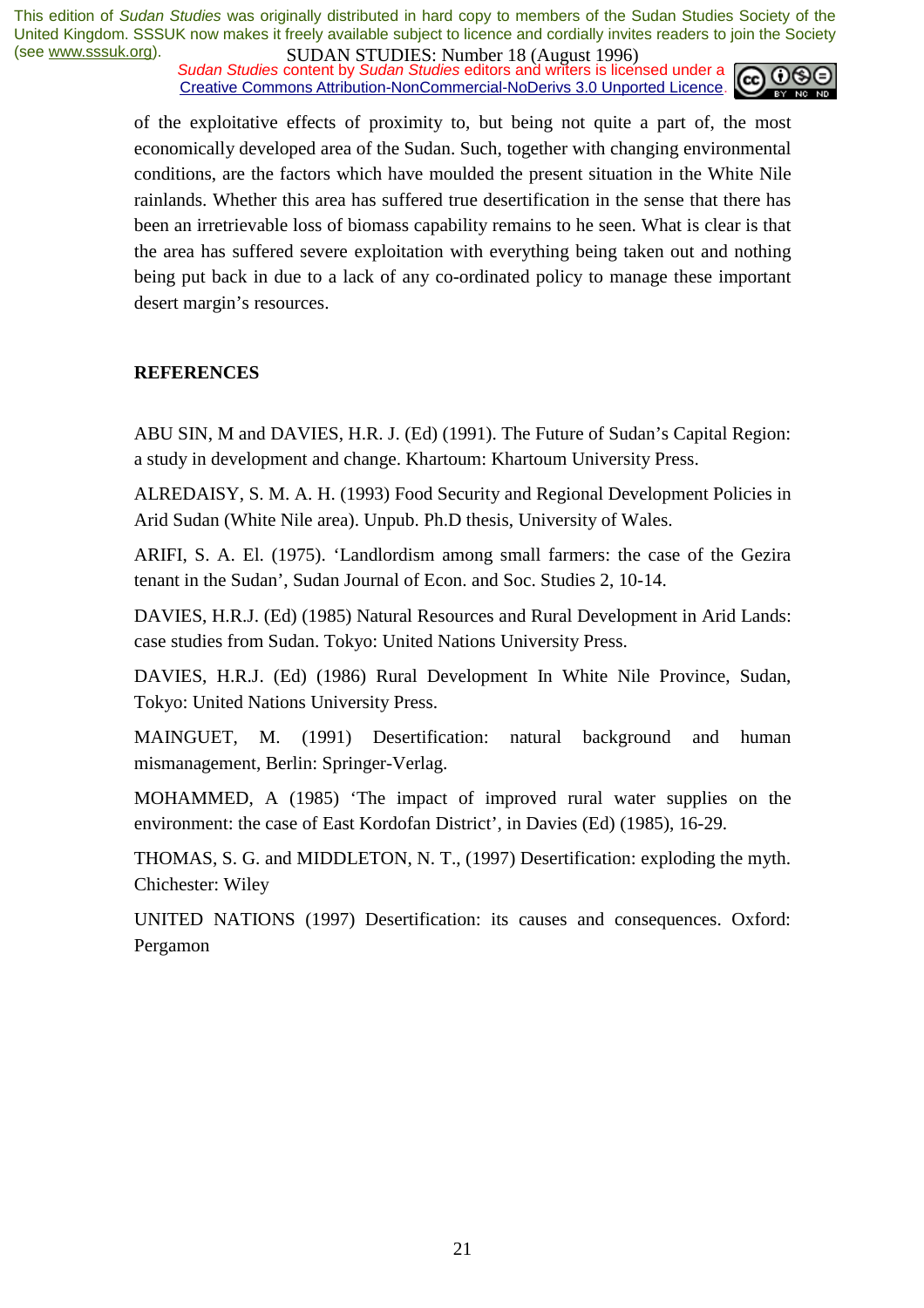*Sudan Studies* content by *Sudan Studies* editors and writers is licensed under a Creative Commons Attribution-NonCommercial-NoDerivs 3.0 Unported Licence.



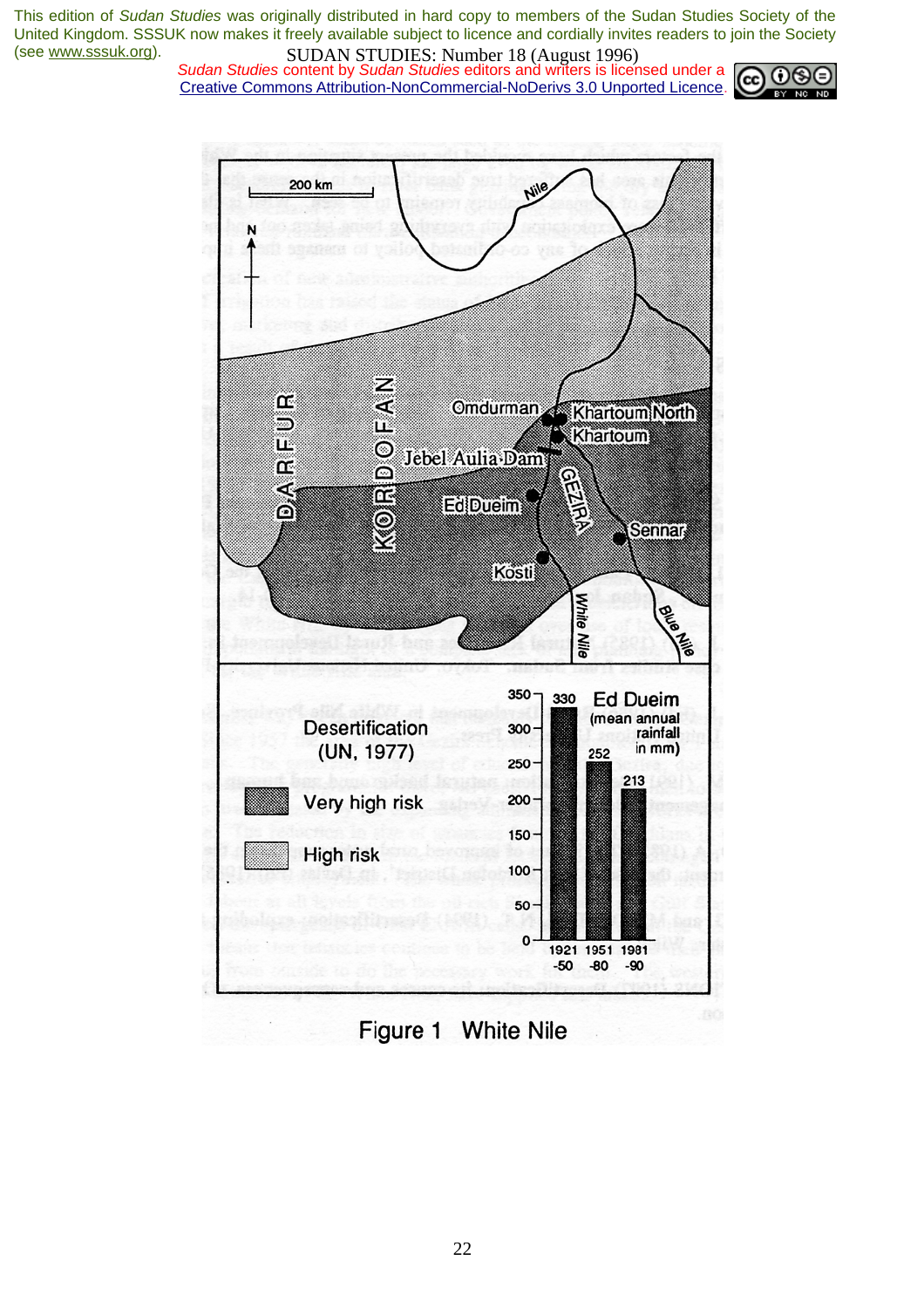**SUDAN STUDIES.** Number 10 (August 1220)<br>Sudan Studies content by Sudan Studies editors and writers is licensed under a Creative Commons Attribution-NonCommercial-NoDerivs 3.0 Unported Licence.



## **EXAM STRESS**

Siege fever had taken grip of the teacher's 'mez'. Ustaz Abd Ar-Rahim, mild mannered head of geography at Abri Boys' School, had stacked the space under his bed with Molotov cocktails. And Mahmoud, a history teacher from Ed Dammer, had procured a three foot iron bar which he too stowed away at easy reach beneath his mattress.

This general alert amongst my colleagues had been triggered by ominous rumours emanating from the school boarding house. The Sudan Certificate exams were only into their second day and our pupils were not happy.

They had entered the history exam, the first on the timetable, with expectations of. a liberal invigilation regime about to be rudely shattered, Ten minutes into the paper, the first of an endless stream of cheating students was detected and confronted. One irate boy caught with a crib note reportedly raised his chair above his head threatening to strike the invigilator with it.

Unable to consult their smuggled papers in the examination room, pupils filed out to the toilets in droves, hoping to glance over their pre-prepared notes there. Most were intercepted, frisked and relieved of their illegal scraps of paper. Evidence that some boys had succeeded could be seen in the form of torn strips of pages, patterned in scrawls of algebra, history and English, fluttering from the toilets, carried out towards the empty horizon on the hot breeze.

By the end of that first day hundreds of crib notes had been seized and threats from the pupils had been heaped upon us. If the strict invigilation policy persisted we would be on the receiving end of their wrath.

The second day of exams passed in the same fashion as the first and that evening the school carpenter came to warn us of an imminent attack on the 'mez'. This had prompted Abd Ar-Rahim's hurried manufacture of Molotovs and those other, preparations, not usually associated with the teacher pupil relationship.

At first we thought the sounds to be the pattering feet of a cat in the yard. But this illusion lasted for only a second. The first few stones cast were followed by a barrage of rocks and pebbles, raining over the wall of the yard and crashing onto the roof above us.

Mahmoud, with his iron bar, got to the door of the yard and held it shut. The rest of us stayed under cover while the missiles and angry cries were hurled at us. The attack lasted about five minutes and the mob only moved off to pursue two teachers whom they'd spotted taking flight out of a window.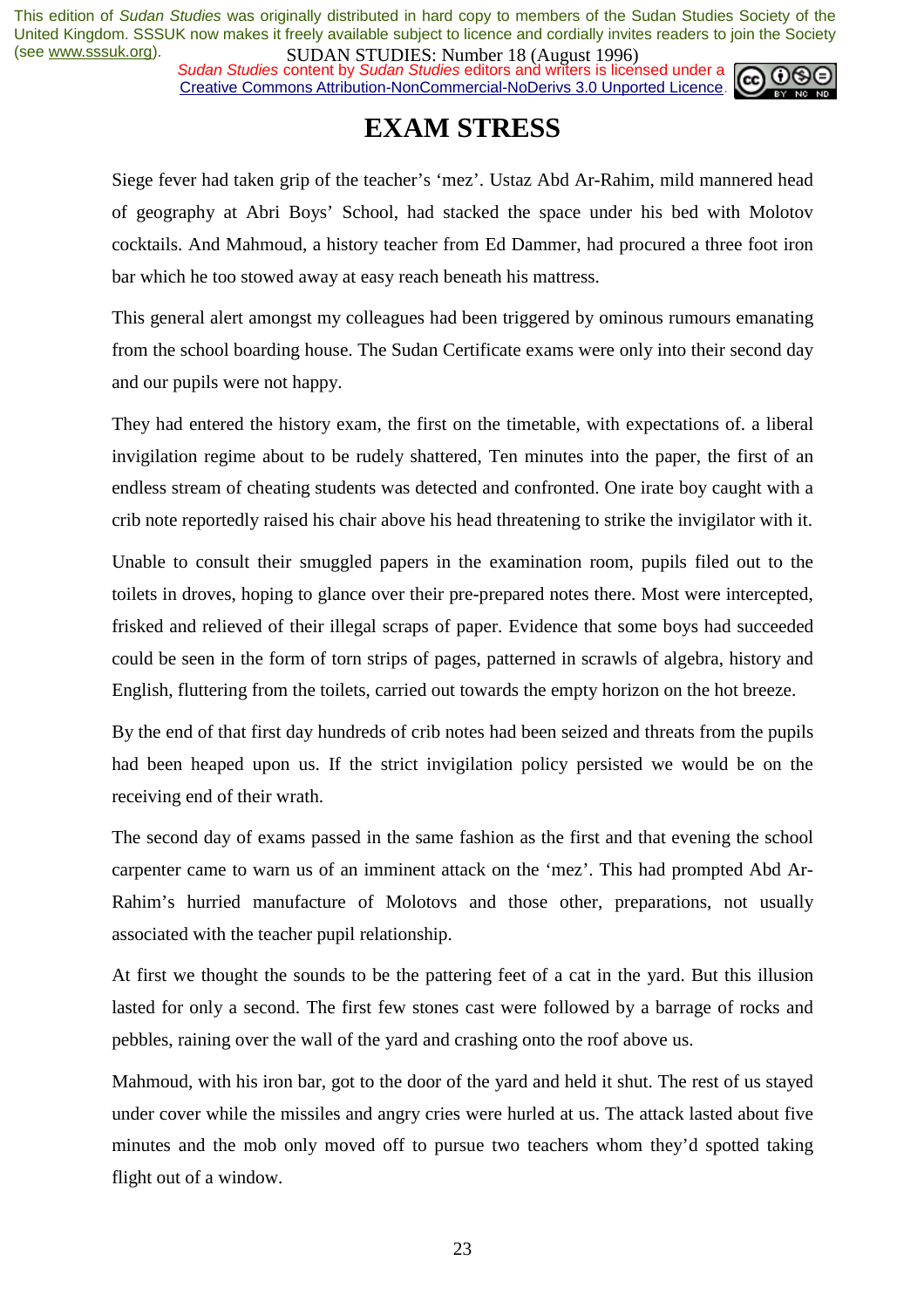**SUDAN STUDIES:** NUTTUBLE 10 (August 1220)<br>Sudan Studies content by Sudan Studies editors and writers is licensed under a Creative Commons Attribution-NonCommercial-NoDerivs 3.0 Unported Licence.



The doctor's car, which doubled as an ambulance, had been in the street outside our house and was badly smashed up by flying stones. But no human casualties resulted from the students' action. The ferocity with which their displeasure had been expressed shocked only me. My colleagues quickly acknowledged that their resolve to invigilate without compromise went against the grain at Abri.

Over the years apparently, Abri had gained a reputation for being a laid back examination venue. Parents and some local teachers cited Abri's remoteness as one justification. Their children needed a head start they argued, to make up for the poor resources on offer at the school. Teaching time was always lost during the year due to closures, water shortages, student strikes and various logistical problems. In order to put their sons on a level footing with the rest of Sudan when exam time came around, it was necessary to allow a certain amount of blatant cheating, the argument went. However, what was true of Abri in terms of limited facilities was equally true of hundreds of other schools around the country.

The step my colleagues had taken led in only one direction. We abandoned our invigilation duties and took ourselves by lorry to the regional education office at Dongola, to submit a statement, put together in conjunction with the teachers' union. While we were going through the motions, our headmaster, an Abri man, had recruited primary school teachers and government workers from local offices, to take over management of the exams. Those candidates identified as cheats were reinstated as far as we could tell and Abri's results in the end, seemed to be respectable enough.

I found it impossible to return to teach in the northern province the next year. Presumably because I'd left Abri in solidarity with the other teachers. However the division of the education administration into academic and technical sections allowed me to switch sides and swap Abri Boys' [academic] School for El Ghaba Boys' Commercial (technical] School, which was still in the north.

Far less remote than Abri in the heart of Nubia, El Ghaba was close to Dongola and I looked forward to a smoother time teaching there. Abd Ar-Rahim had moved to El Ghaba too and we settled into our new post without incident. We often reminisced about the tumultuous end to our Abri careers. On the whole relations with the pupils had been very good. Perhaps the deeply held aversion to examinations had little to do with lack of school facilities and everything to do with an acute dearth of university places, even for those few students who emerged from the school system with good exam results. A neighbour in Abri had summed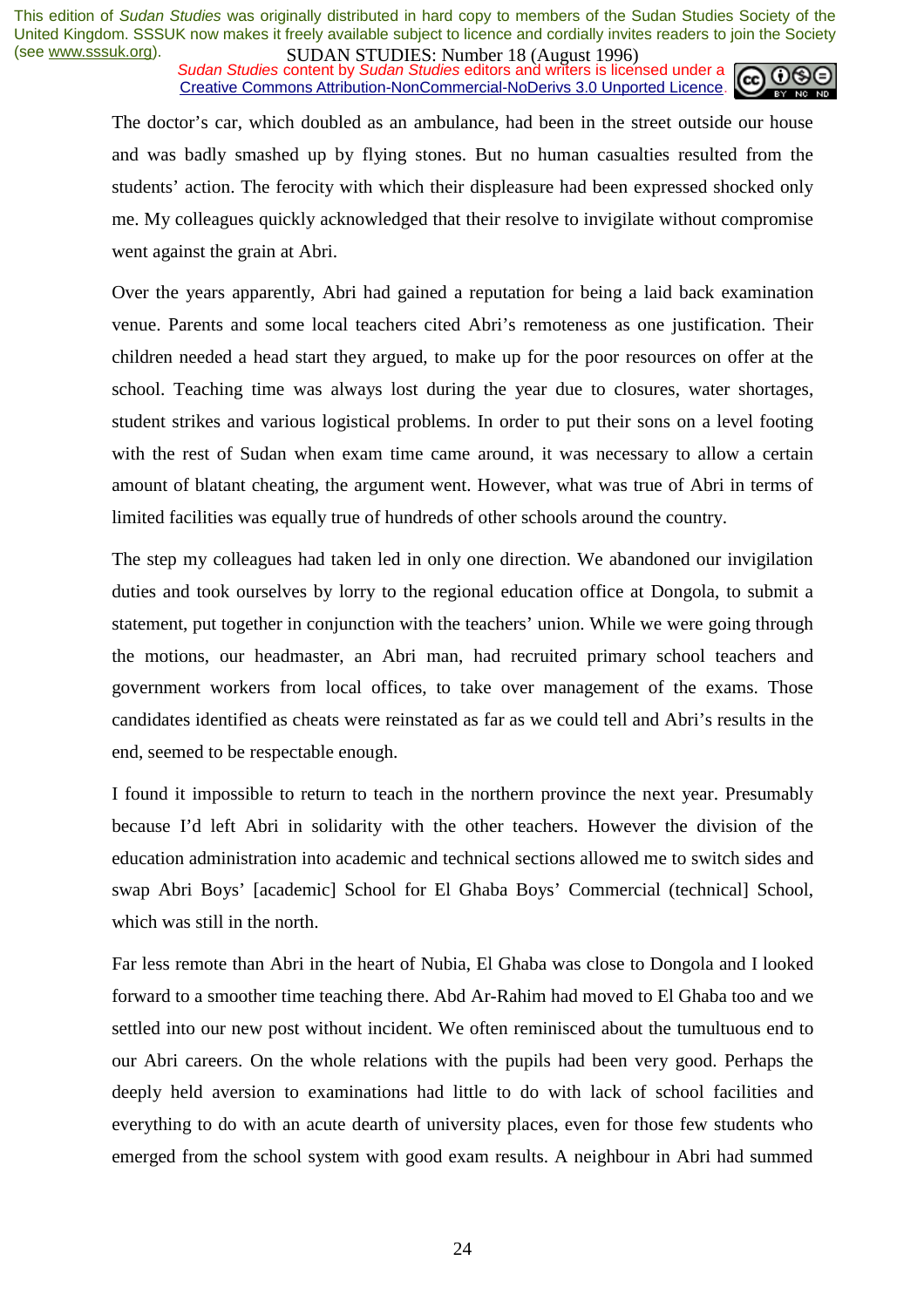**SUDAN STUDIES:** NUTTUBLE 10 (August 1220)<br>Sudan Studies content by Sudan Studies editors and writers is licensed under a Creative Commons Attribution-NonCommercial-NoDerivs 3.0 Unported Licence.



up the extent to which school was seen as an irrelevance when asked what he intended to do on leaving. He was going to devote all of his energies he told us, to getting a visa for a Gulf country, where he could earn large sums for doing fairly menial jobs.

My hopes that El Ghaba would be different eventually started to crumble. Solitary missiles would occasionally soar across the wall into the yard of our house. One rock cut through the air like a bullet, bounced off a table around which a group of colleagues were playing cards and landed at their feet without harming anyone. Compared to the mass charge that night in Abri, this was low intensity harassment and we lived with it day to day for some time.

One night we heard the clatter of yet another projectile hitting the roof under which six of us were trying to sleep. In the morning the precise nature of this latest salvo could be seen. Lying on the ground were the shattered pieces of a smashed bottle, around whose neck, a dark stain in the sand showed where the bottle's contents had leaked out. A singed bung of cotton wool lay in the same place. Clearly what had struck the roof the previous night had not been a stone but a Molotov Cocktail. Confirmation that the academic year had come full circle. It was the morning of the first day of the Sudan Certificate Exams.

**\*** All names have been changed.

Iain Marshall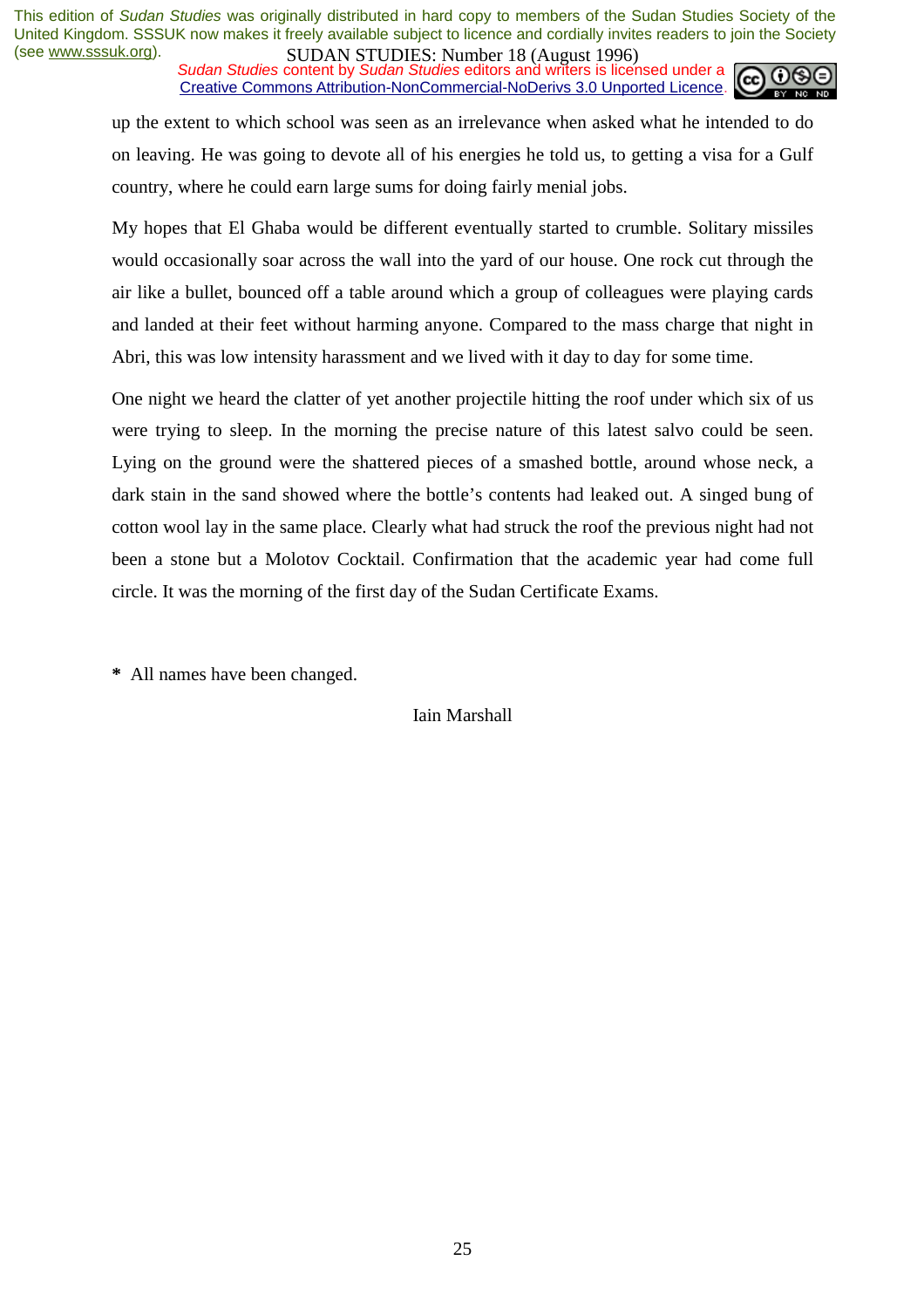**SUDAN STUDIES:** NUTTUBLE 10 (August 1770)<br>*Sudan Studies* content by *Sudan Studies* editors and writers is licensed under a **c c c c** Creative Commons Attribution-NonCommercial-NoDerivs 3.0 Unported Licence.



# **SLAVES, STREET CHILDREN AND CHILD SOLDIERS**

### **Human Rights Watch Africa Children's Rights Project**

This slight paperback contains 88 pages of text and a 22 page appendix. It is a dreary but commendable compilation of the effects on children of the slow disintegration of the Sudanese state which was born in relative optimism on January 1st 1956. It documents abuses of children both by government and by rebels. The appendix is the text of the United Nations Convention on the Rights of the Child of September 1990, which sets out laboriously what right-thinking people believe children should be entitled to, wherever they live. One of its signatories was the current government of Sudan. The report also makes recommendations to the government, the SPLA, SSIA, UN, US, EU and other concerned countries.

Sections of the report cover street children, slavery, forced labour, denial of religious freedom, military recruitment and child soldiers. It is illustrated by personal testimonials from a number of children, mostly boys. The substance of the report, whilst it might be challenged in detail, seems broadly correct. Its publication late in 1995 did not attract much comment or denial. The problem with it is that those who have power in Sudan - government or rebels are not generally concerned with the oppression it details. Whilst they may agree at meetings or in the abstract that children need particular protection in the current situation in Sudan, they have shown little inclination to give it outside their own families, whose younger members are often far removed from the conflict or the risk of recruitment.

Militarised, unelected, unaccountable and uncontrolled, those who wield power across Sudan today seem to inhabit a different world from those who pass resolutions on child rights or describe the lack of them. Is there any point in writing rules for people who ignore them? The answer is yes - it is only by recording our aspirations for civil rights that we have a gauge to measure the shortfall; hence the Geneva Conventions, the Convention on the Rights of the Child and the international campaign to ban landmines.

When and if peace comes, at least those who abused their power have had their names written down by others far removed from the conflict. They cannot claim that there are no rules, even if they are quite ignorant of them. It is not unthinkable that some might be held accountable for what they did. This has happened to an extent in Ethiopia and Bosnia and may yet become reality in Arusha, where the Rwandan trials are to be held. Such painstaking documentation is thus important not just for Sudan, but for Ethiopia, Liberia, Somalia, Sierra Leone, Burundi, Rwanda, Mozambique and Angola in Africa alone. But it does not make happy reading.

Philip E. Winter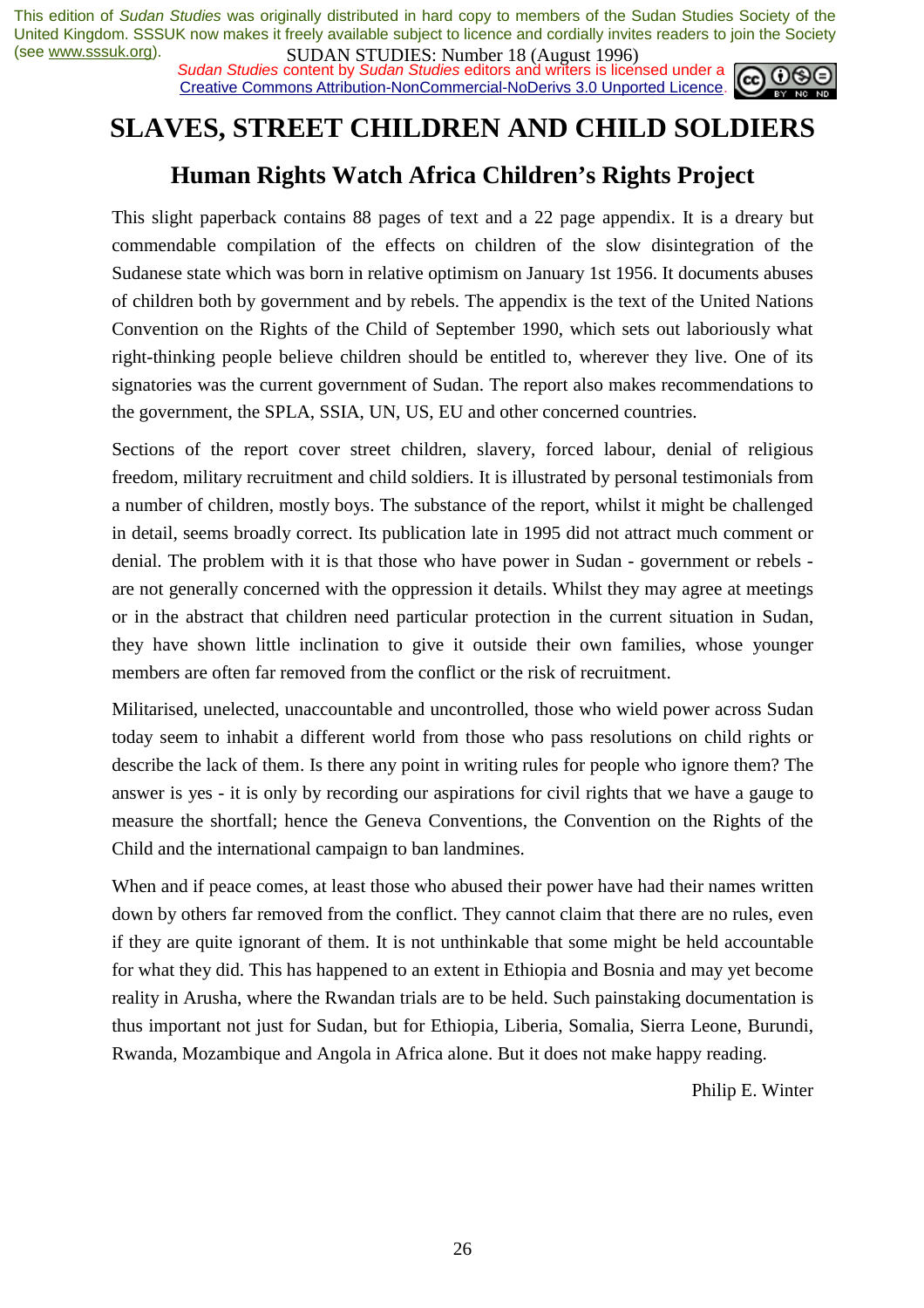**SUDAN STUDIES:** Number 10 (August 1770)<br>*Sudan Studies* content by *Sudan Studies* editors and writers is licensed under a Creative Commons Attribution-NonCommercial-NoDerivs 3.0 Unported Licence.



## **AZ-ZOUL SUDANESE CULTURAL FORUM LIMITED**

Az-ZOUI Sudanese Cultural Forum is a recently formed London and Manchester-based charity, committed to bringing the richness and diversity of Sudanese culture to the attention of the wider world. It is the initiative of a small group of Sudanese living in Britain and The United States. It has two basic aims:

- to provide **a cultural lifeline to Sudanese communities in Britain** by providing a forum where Sudanese can explore and celebrate their common and distinct cultural heritages. We seek to do this by sponsoring small scale local exhibitions, seminars and workshops on all aspects of Sudanese life. Among our wide-ranging projects, we hope to involve Sudanese women and children in schemes which may enable them to develop artistic or literary careers based on their heritage and to encourage the growth of small businesses based on Sudanese handicrafts and produce. We aim to sponsor activities accessible to all ages and backgrounds and to provide a permanent record of Sudanese customs and traditions which are falling into decline.

This can only be achieved if Az-Zoul remains rigorously **non-political and entirely independent**. Our board of directors reflect our commitment to pluralism, with members from Northern, Western and Southern Sudanese communities. Every event will seek to appeal to both Northern and Southern Sudanese.

- to enrich the non-Sudanese communities in which they live by making Sudanese culture accessible to all. Of the many ethnic communities in Britain, the Sudanese have been perhaps under-represented at local borough level. We would like to sponsor small scale projects, such as packs on Sudan for use in primary and secondary schools, exhibitions, musical evenings, poetry readings, recounting of folklore, exhibits of fine arts and costume. In this way we hope to present the best of Sudanese culture to those more familiar with images of poverty, war and intolerance associated with Sudan. Our projects will contribute to greater understanding among the non-Muslim community of Islam and African Christianity. They also represent a positive challenge to racism.